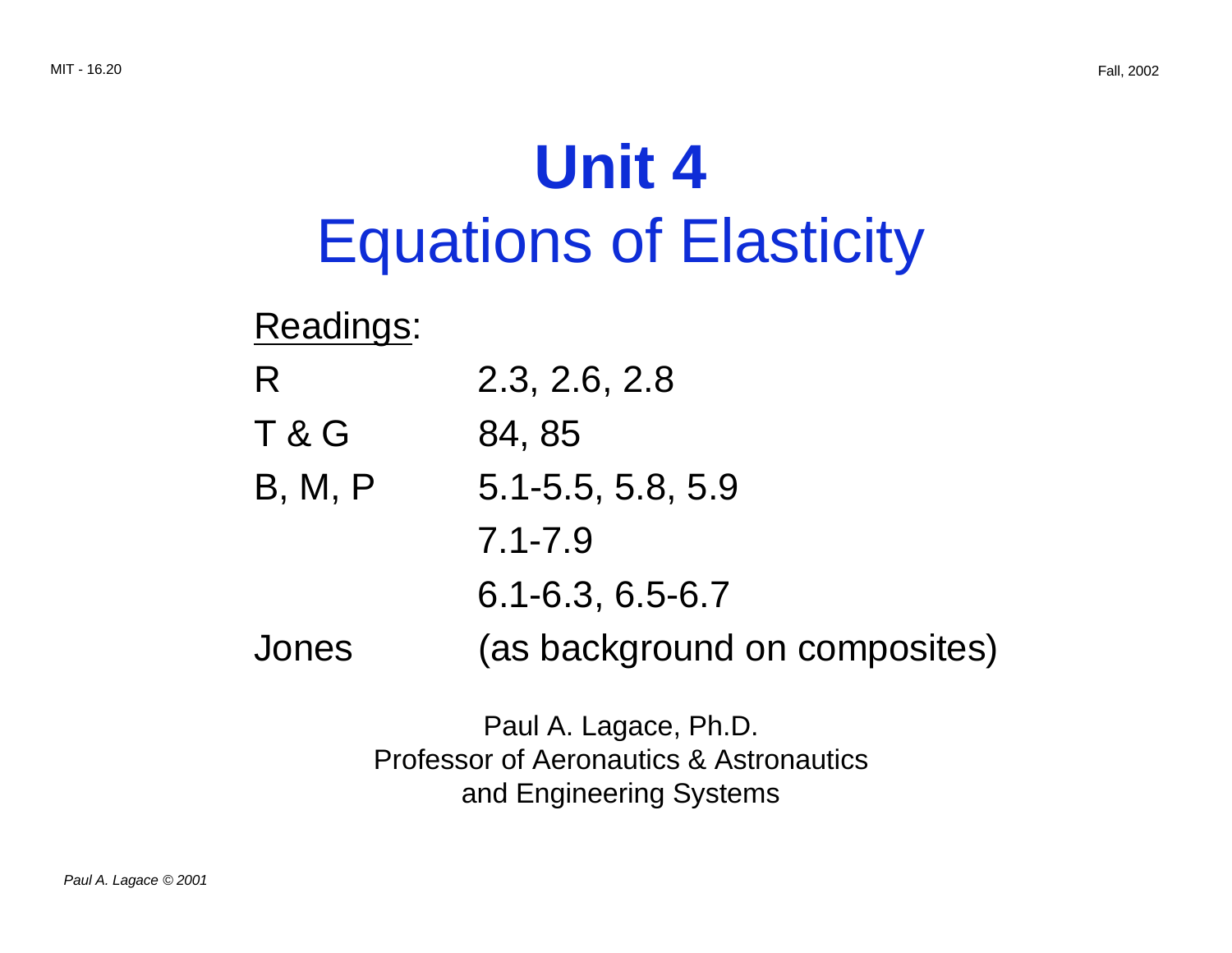Let's first review a bit ...

from Unified, saw that there are 3 basic considerations in elasticity:

- 1. Equilibrium
- 2. Strain Displacement
- 3. Stress Strain Relations (Constitutive Relations)

Consider each:

- 1. Equilibrium (3)
	- $\Sigma$  F<sub>i</sub> = 0,  $\Sigma$  M<sub>i</sub> = 0
	- Free body diagrams
	- Applying these to an infinitesimal eleme yields 3 equilibrium equations
- **Figure 4.1 Representation of general infinitesimally element**



Paul A. Lagace © 2001 **Unit 4 - p. 2**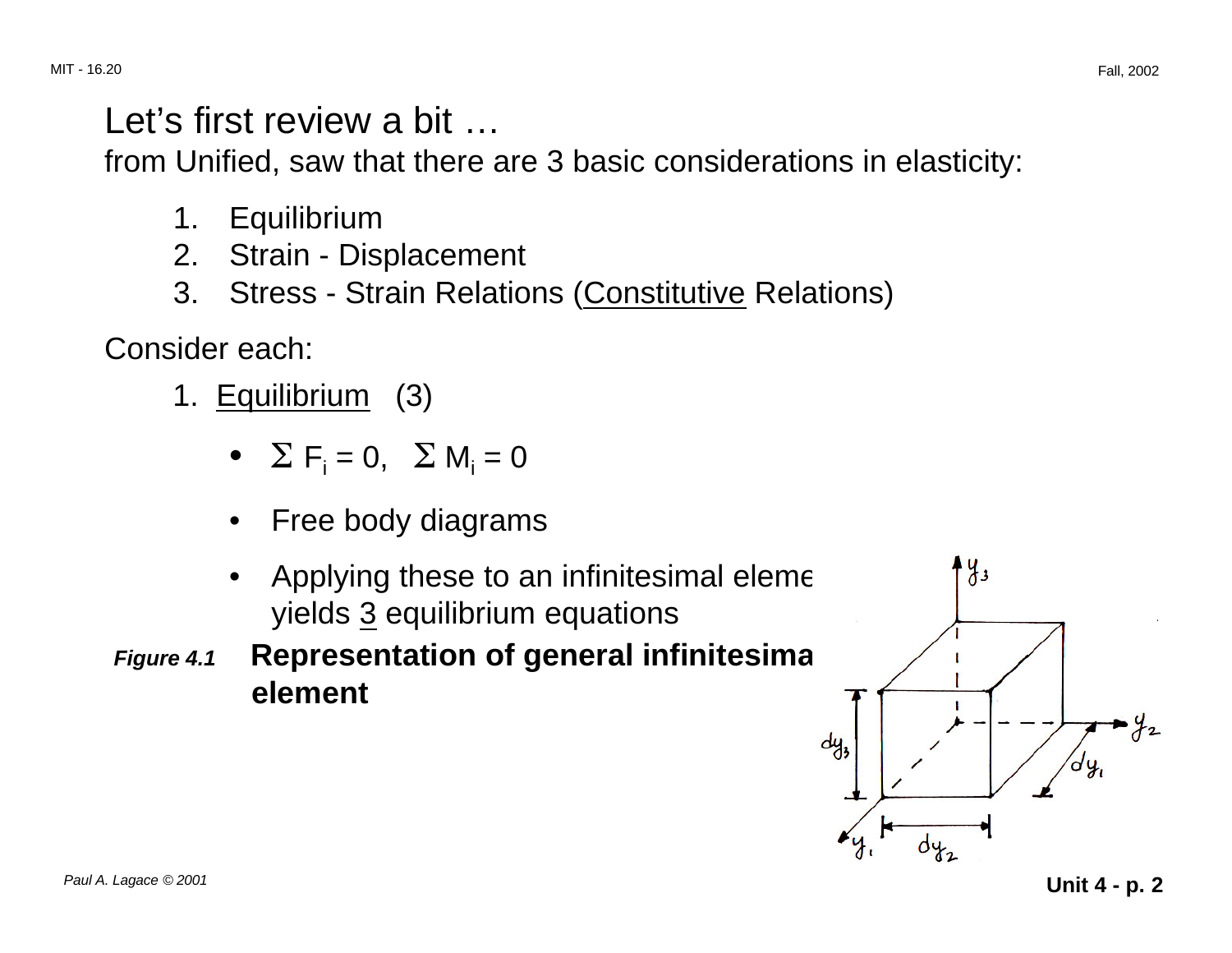MIT - 16.20 Fall, 2002

$$
\frac{\partial \sigma_{11}}{\partial y_1} + \frac{\partial \sigma_{21}}{\partial y_2} + \frac{\partial \sigma_{31}}{\partial y_3} + f_1 = 0 \qquad (4-1)
$$
\n
$$
\frac{\partial \sigma_{12}}{\partial y_1} + \frac{\partial \sigma_{22}}{\partial y_2} + \frac{\partial \sigma_{32}}{\partial y_3} + f_2 = 0 \qquad (4-2)
$$
\n
$$
\frac{\partial \sigma_{13}}{\partial y_1} + \frac{\partial \sigma_{23}}{\partial y_2} + \frac{\partial \sigma_{33}}{\partial y_3} + f_3 = 0 \qquad (4-3)
$$
\n
$$
\frac{\partial \sigma_{mn}}{\partial y_m} + f_n = 0
$$

- 2. Strain Displacement (6)
	- Based on geometric considerations
	- Linear considerations (I.e., small strains only -- we will talk about large strains later)

(and *infinitesimal* displacements only)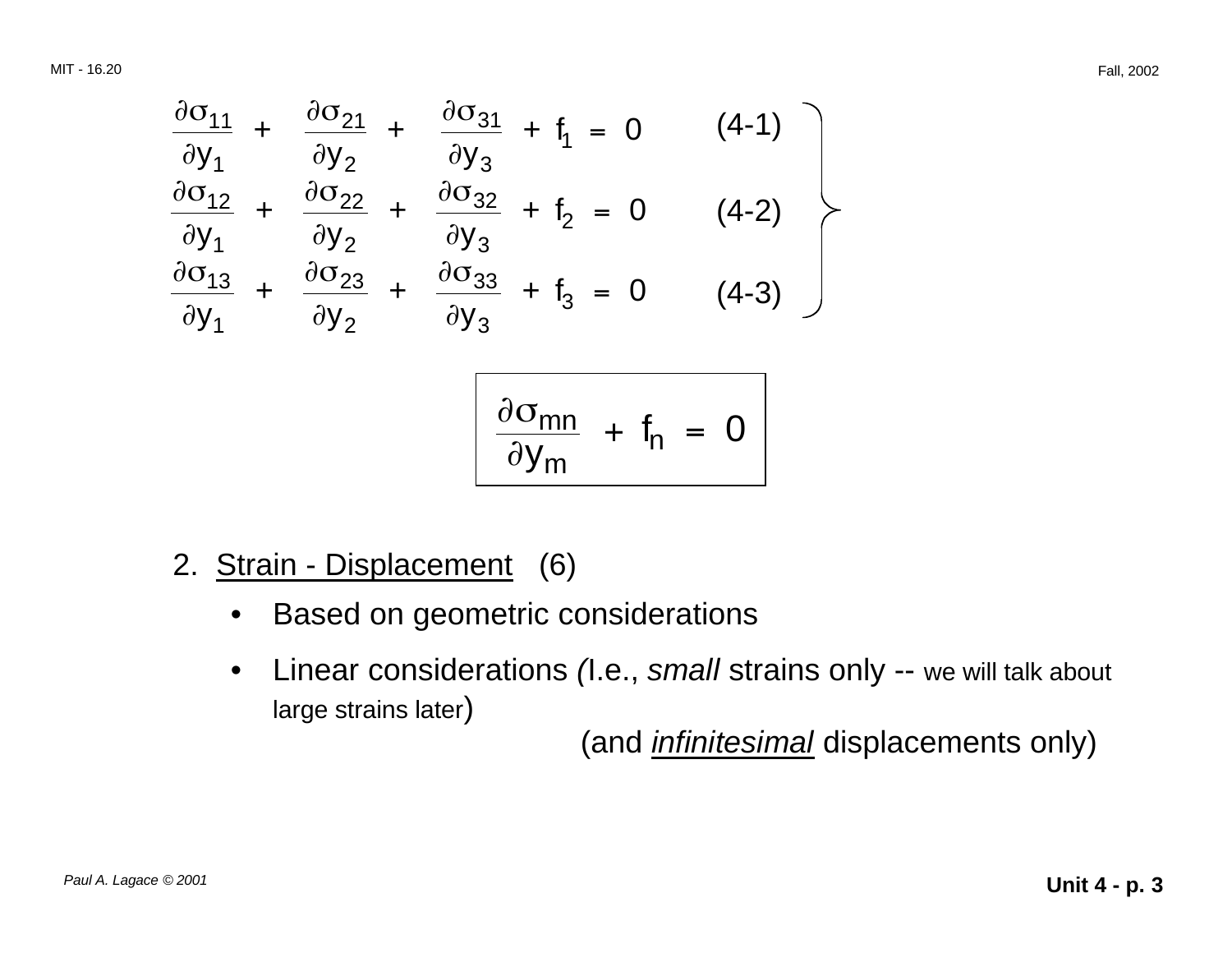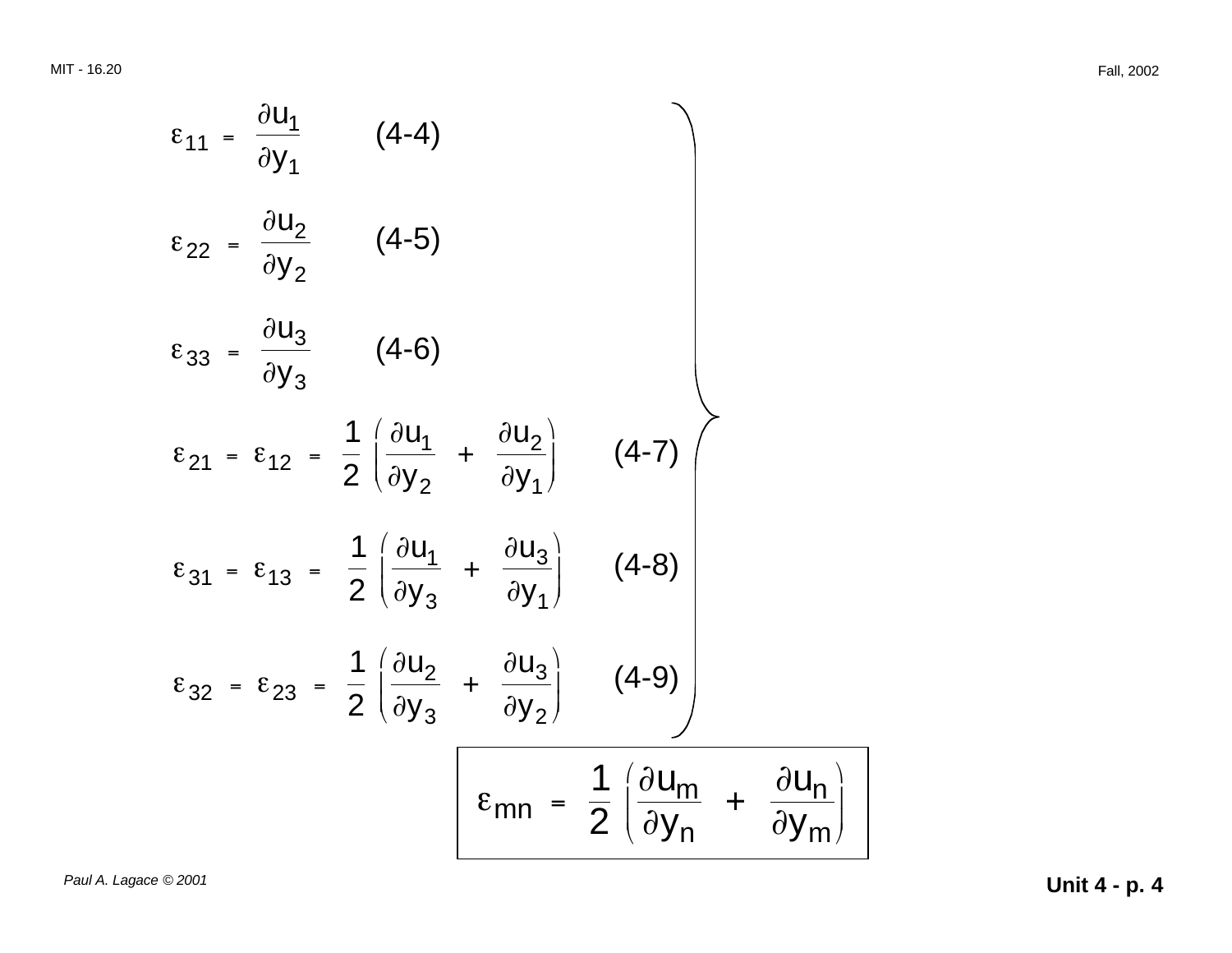3. Stress - Strain (6)  

$$
\sigma_{mn} = E_{mnpq} \epsilon_{pq}
$$
  
we'll come back to this ...

 $\overline{a}$  come to this

Let's review the "4th important concept": Static Determinance

There are there possibilities (as noted in U.E.)

```
a. 	A structure is not sufficiently restrained 
                                 (fewer reactions than d.o.f.) 
                                                              \rightarrow degrees of
                                                                  freedom 
                                                     \Rightarrow DYNAMICS
b. 	Structure is exactly (or "simply") restrained 
                                 (# of reactions = # of d.o.f.) 
                                                    \Rightarrow STATICS (statically
                                                        determinate) 
                            Implication: can calculate stresses via 
                                equilibrium (as done in Unified)
```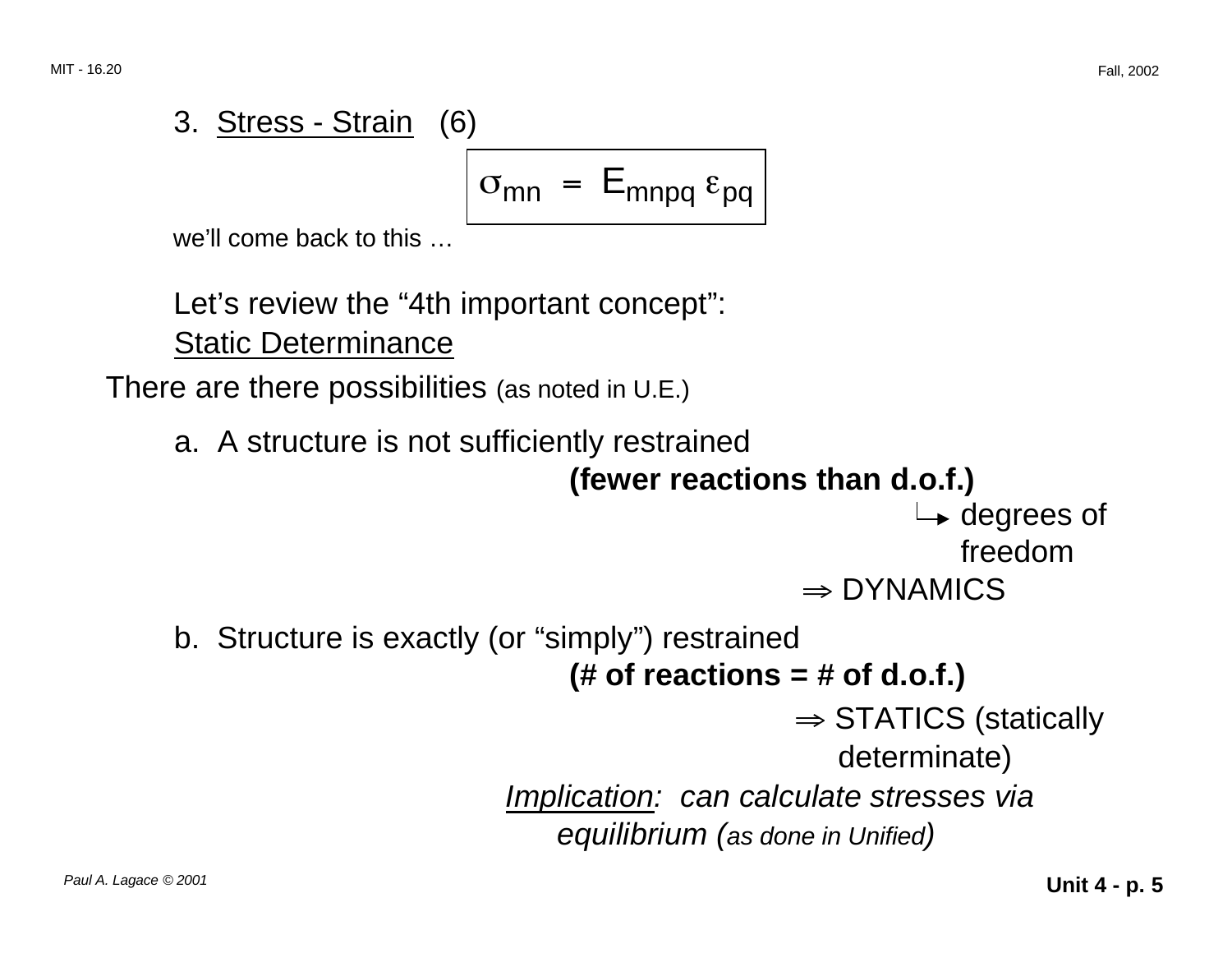#### c. Structure is overrestrained

# **(# reactions > # of d.o.f.)**  <sup>⇒</sup>STATICALLY INDETERMINATE

…must solve for reactions simultaneously with stresses, strains, etc. in this case, you must employ the stress-strain equations

--> Overall, this yields for elasticity:

| 15 unknowns                    | and | 15 equations                          |
|--------------------------------|-----|---------------------------------------|
| 6 strains = $\varepsilon_{mn}$ |     | 3 equilibrium $(\sigma)$              |
| 6 stresses = $\sigma_{mn}$     |     | 6 strain-displacements $(\epsilon)$   |
| 3 displacements = $u_m$        |     | 6 stress-strain $(\sigma - \epsilon)$ |

### IMPORTANT POINT:

The first two sets of equations are "universal" (independent of the material) as they depend on geometry (strain-displacement) and equilibrium (equilibrium). Only the stress-strain equations are dependent on the material.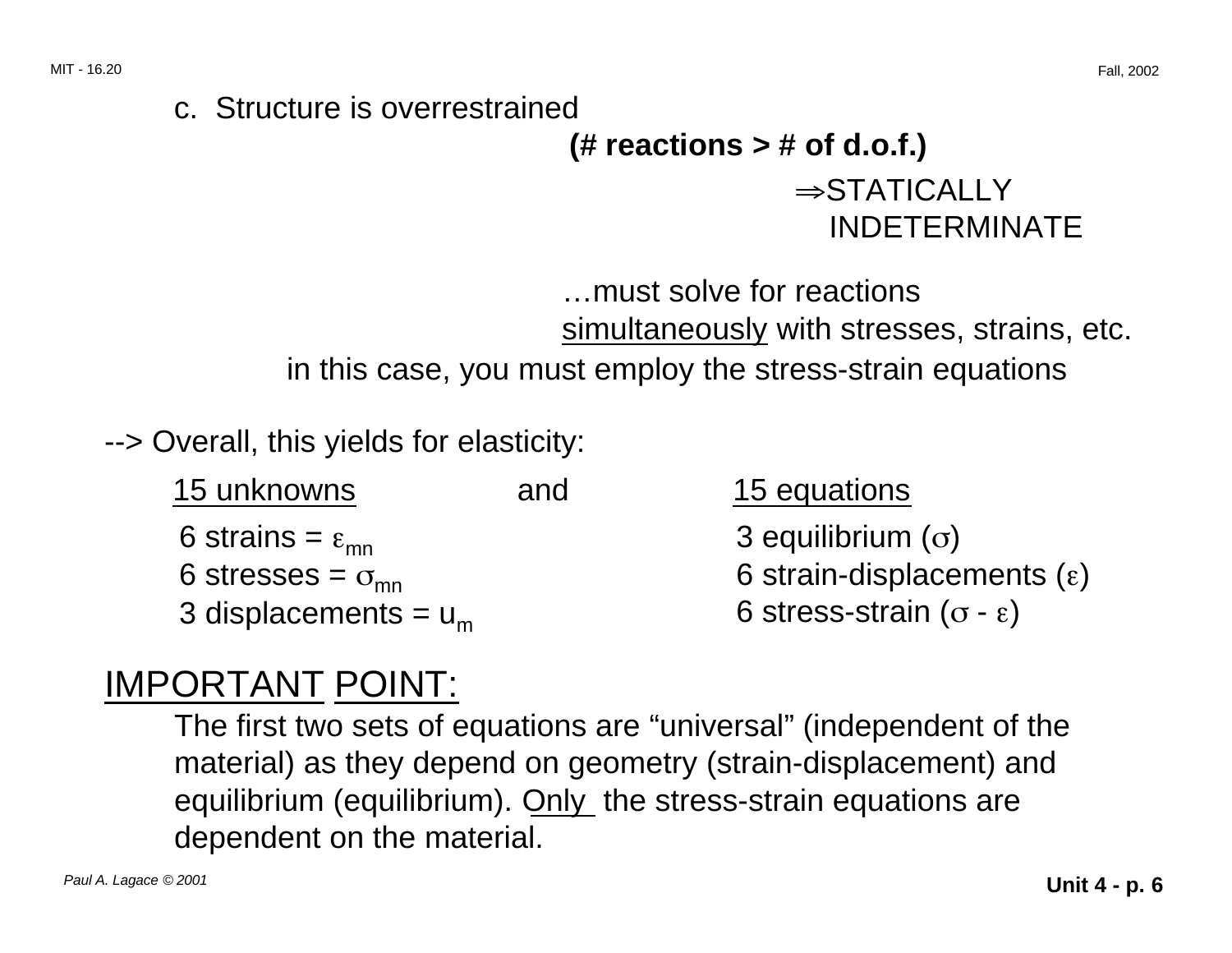One other point: Are all these equations/unknowns independent? NO Why? --> Relations between the strains and displacements (due to geometrical considerations result in the **Strain Compatibility Equations** (as you saw in Unified)

General form is:

$$
\frac{\partial^2 \varepsilon_{nk}}{\partial y_m \partial y_\ell} + \frac{\partial^2 \varepsilon_{m\ell}}{\partial y_n \partial y_k} - \frac{\partial^2 \varepsilon_{n\ell}}{\partial y_m \partial y_k} - \frac{\partial^2 \varepsilon_{mk}}{\partial y_n \partial y_\ell} = 0
$$

This results in 6 strain-compatibility (in 3-D). What a mess!!!

What do these really tell us???

The strains must be compatible, they cannot be prescribed in an arbitrary fashion.

Let's consider an **example:** 

Step 1: consider how shear strain  $(\varepsilon_{12})$  is related to displacement:

$$
\varepsilon_{12} = \frac{1}{2} \left( \frac{\partial u_1}{\partial y_2} + \frac{\partial u_2}{\partial y_1} \right)
$$

Paul A. Lagace © 2001 **Unit 4 - p. 7**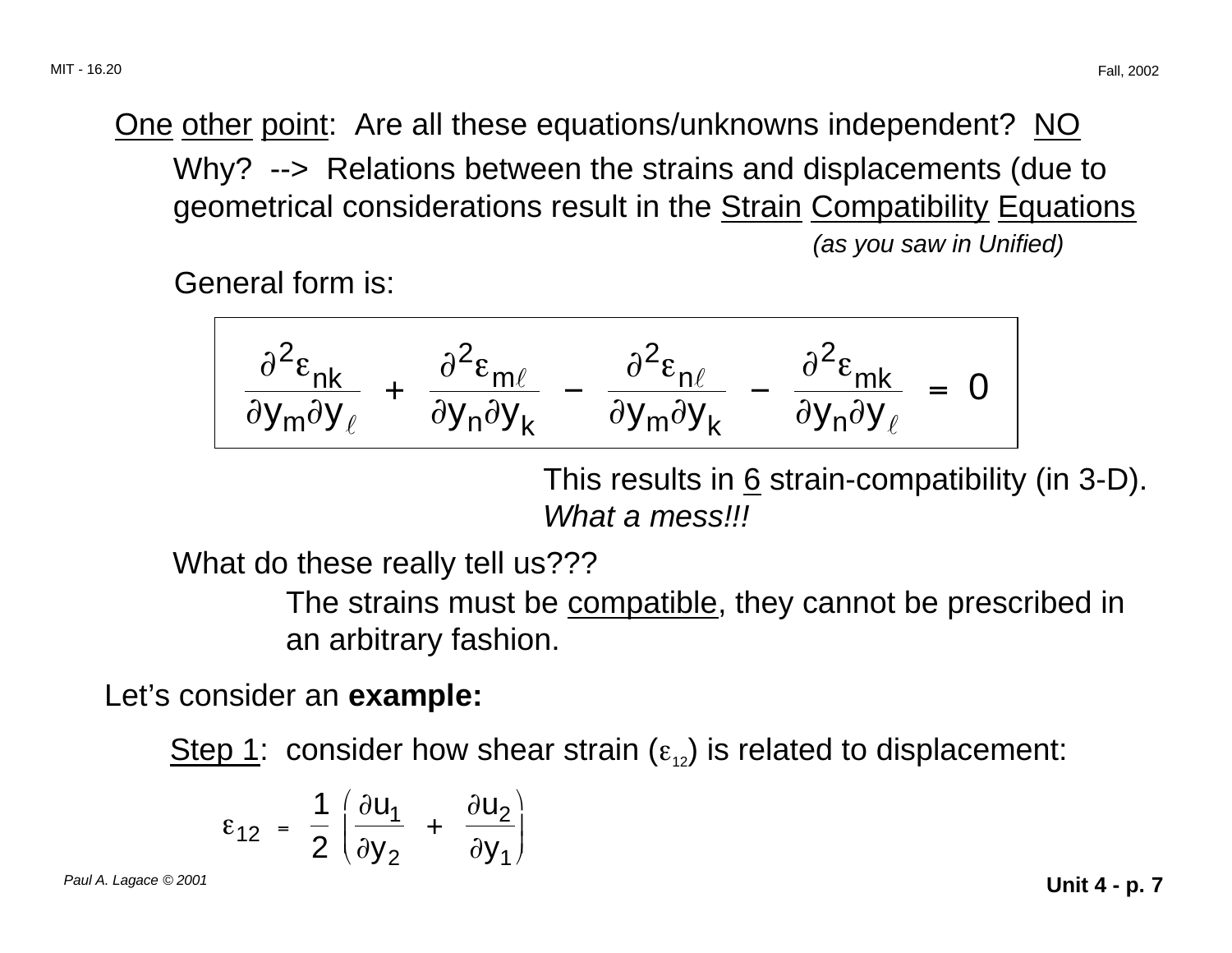Note that deformations  $(u_m)$  must be continuous single-valued functions for continuity. (or it doesn't make physical sense!)

Step 2: Now consider the case where there are gradients in the strain field

$$
\frac{\partial \varepsilon_{12}}{\partial y_1} \neq 0, \frac{\partial \varepsilon_{12}}{\partial y_2} \neq 0
$$

This is the most general case and most likely in a general structure

Take derivatives on both sides:

$$
\Rightarrow \frac{\partial^2 \varepsilon_{12}}{\partial y_1 \partial y_2} = \frac{1}{2} \left( \frac{\partial^3 u_1}{\partial y_1 \partial y_2^2} + \frac{\partial^3 u_2}{\partial y_1^2 \partial y_2} \right)
$$

Step 3: rearrange slightly and recall other strain-displacement equations  $\frac{\partial u_1}{\partial x} = \varepsilon_1$ ,  $\frac{\partial u_1}{\partial y_1} = \varepsilon_1$ ,  $\frac{\partial u_2}{\partial y_2} = \varepsilon_2$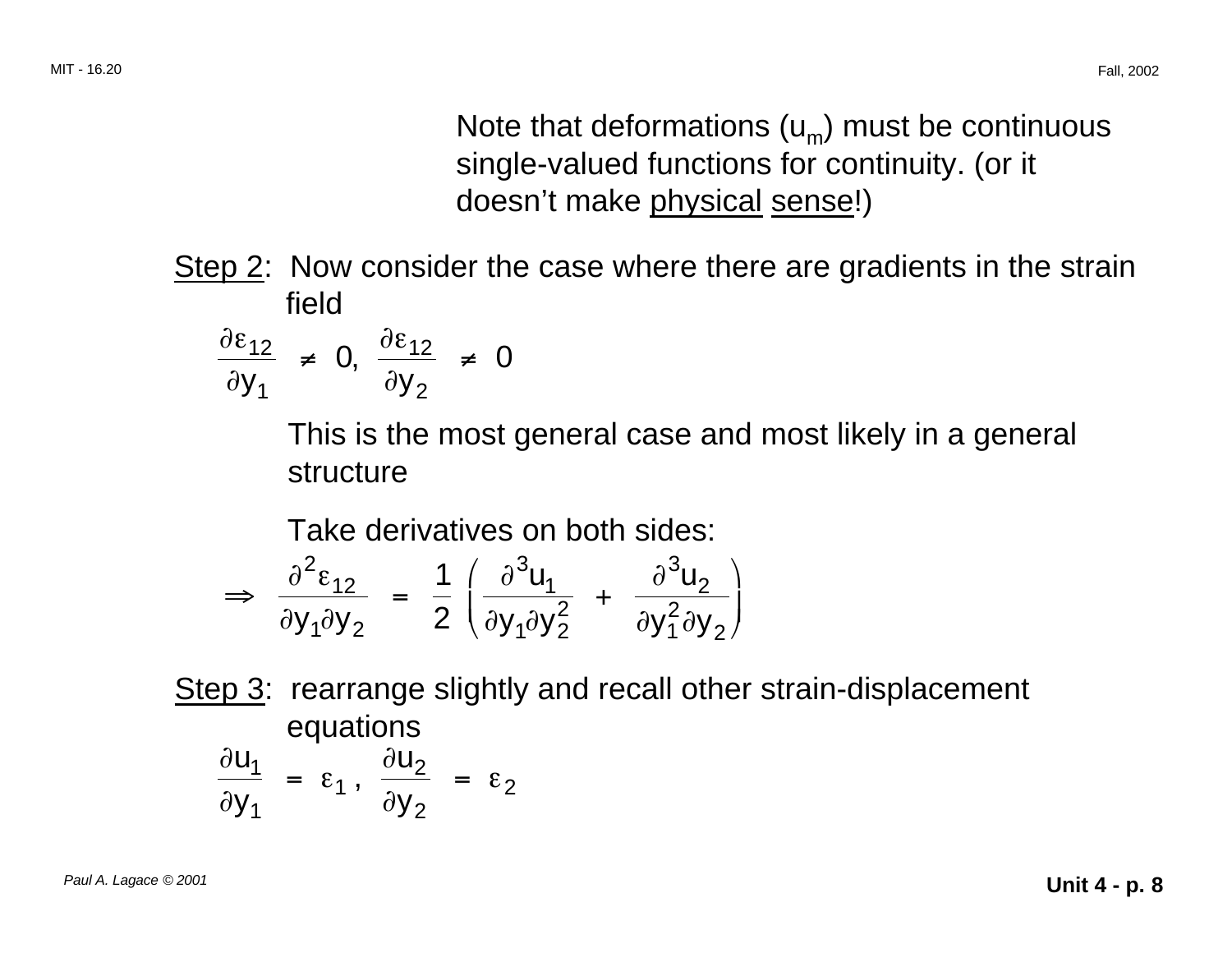$$
\Rightarrow \frac{\partial^2 \varepsilon_{12}}{\partial y_1 \partial y_2} = \frac{1}{2} \left( \frac{\partial^2 \varepsilon_{11}}{\partial y_2^2} + \frac{\partial^2 \varepsilon_{22}}{\partial y_1^2} \right)
$$

So, the gradients in strain are related in certain ways since they are all related to the 3 displacements.

#### **Same for other 5 cases …**

Let's now go back and spend time with the …

# Stress-Strain Relations and the Elasticity Tensor

In Unified, you saw particular examples of this, but we now want to generalize it to encompass all cases.

The basic relation between force and displacement (recall 8.01) is Hooke's Law:

> $F = kx$  $\spadesuit$  spring constant (linear case)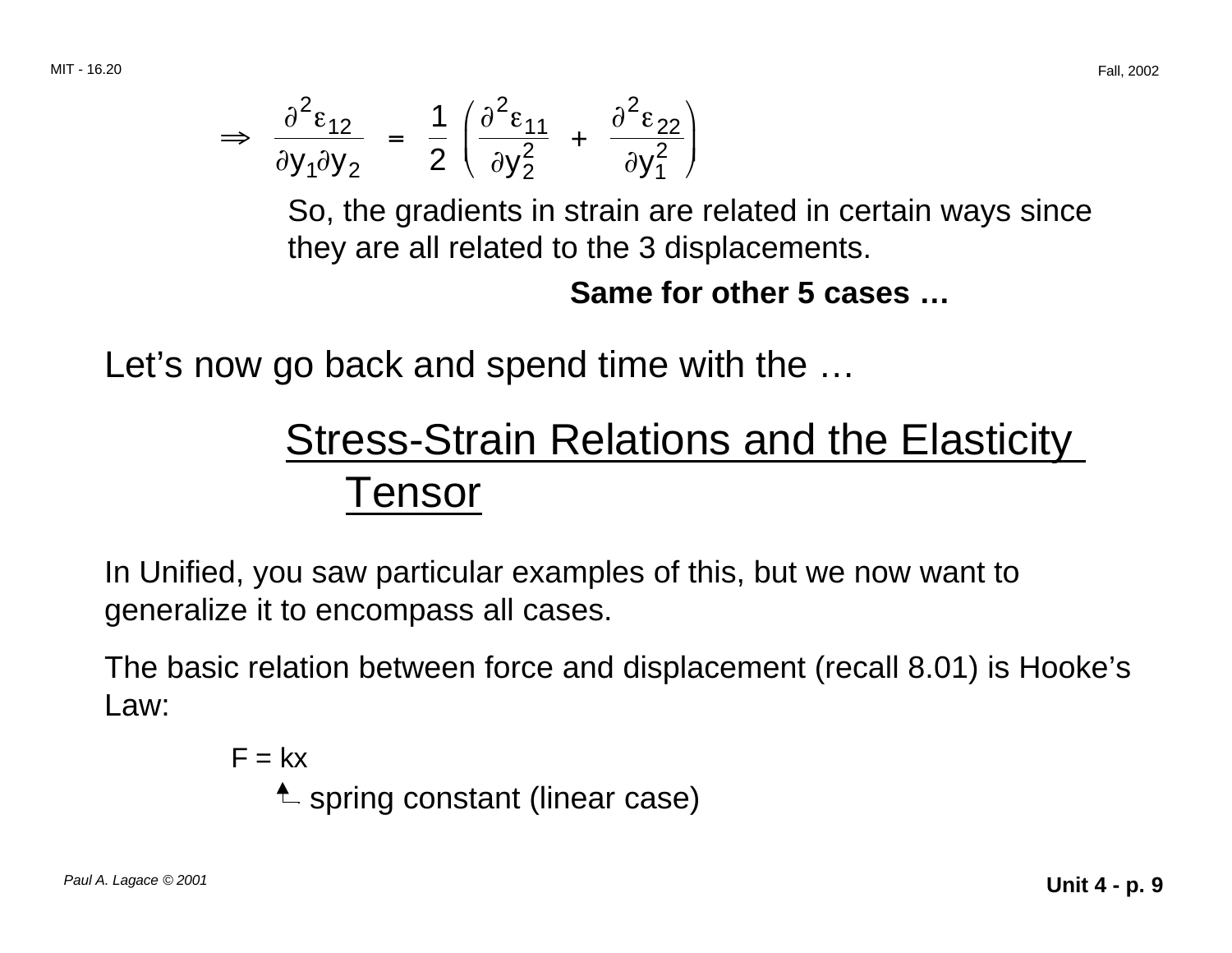If this is extended to the three-dimensional case and applied over infinitesimal areas and lengths, we get the relation between stress and strain known as:

Generalized Hooke's law:

 $\Rightarrow$   $E_{\text{mono}} = E_{\text{mono}}$ 

$$
\sigma_{mn} = E_{mnpq} \epsilon_{pq}
$$

where  $E_{\text{mpo}}$  is the "elasticity tensor"

How many components does this appear to have? m, n, p, q = 1, 2, 3  $\Rightarrow$  3 x 3 x 3 x 3 = 81 components

But there are several symmetries:

\n- 1. Since 
$$
\sigma_{\rm mn} = \sigma_{\rm mn}
$$
 (energy considerations)  $\Rightarrow E_{\rm mnpq} = E_{\rm mnpq}$  (symmetry in switching first two indices) (geometrical considerations)
\n- 2. Since  $\varepsilon_{pq} = \varepsilon_{qp}$  (geometrical considerations)
\n

Paul A. Lagace © 2001 **Unit 4 - p. 10**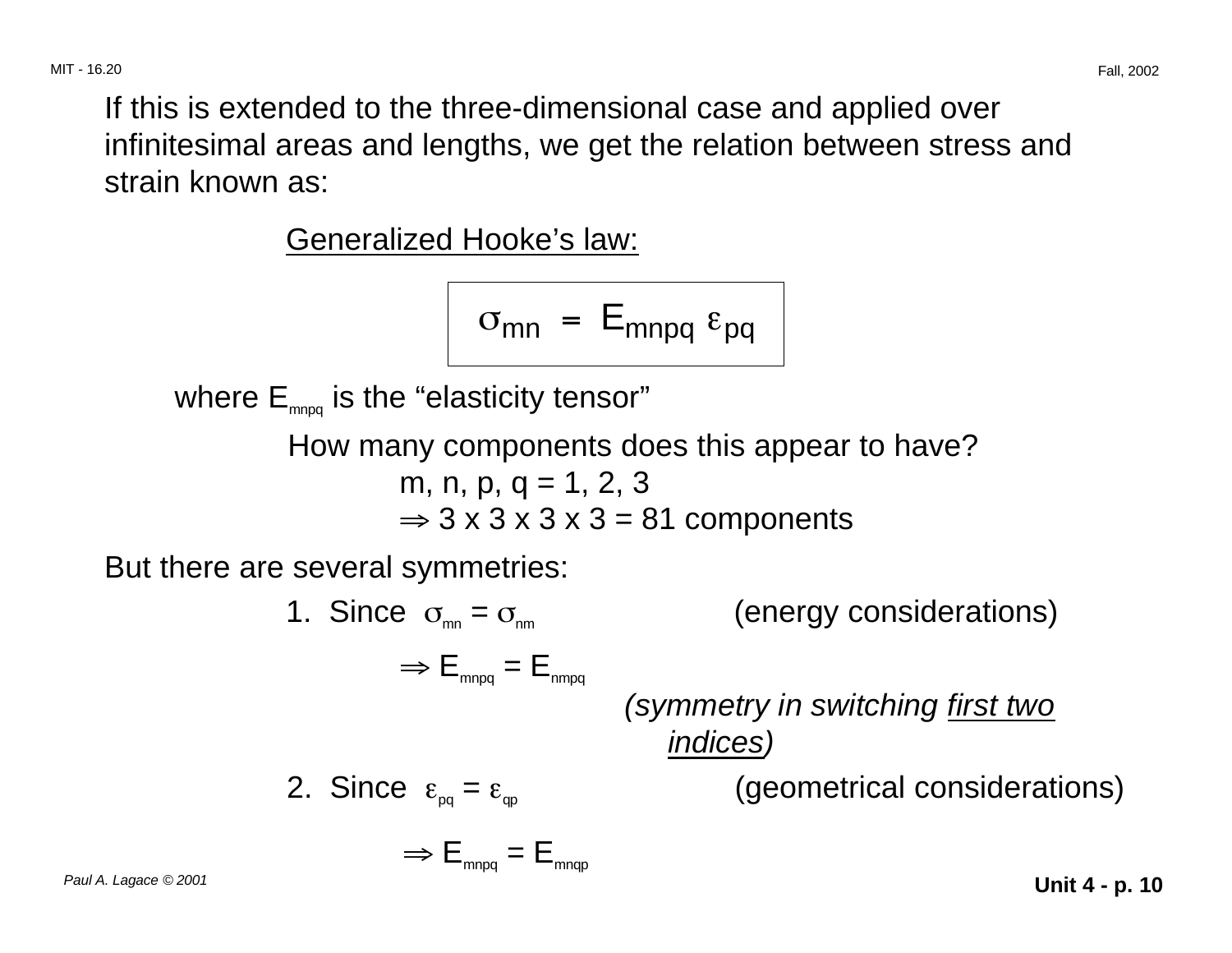(symmetry in switching last two indices)

3. From thermodynamic considerations

(1st law of thermo)

 $\Rightarrow$   $E_{_{mnpq}} = E_{_{pqmn}}$ 

(symmetry in switching pairs of indices)

Also note that:

Since  $\sigma_{\rm mn} = \sigma_{\rm mn}$ , the apparent 9 equations for stress are only 6!

With these symmetrics, the resulting equations are:

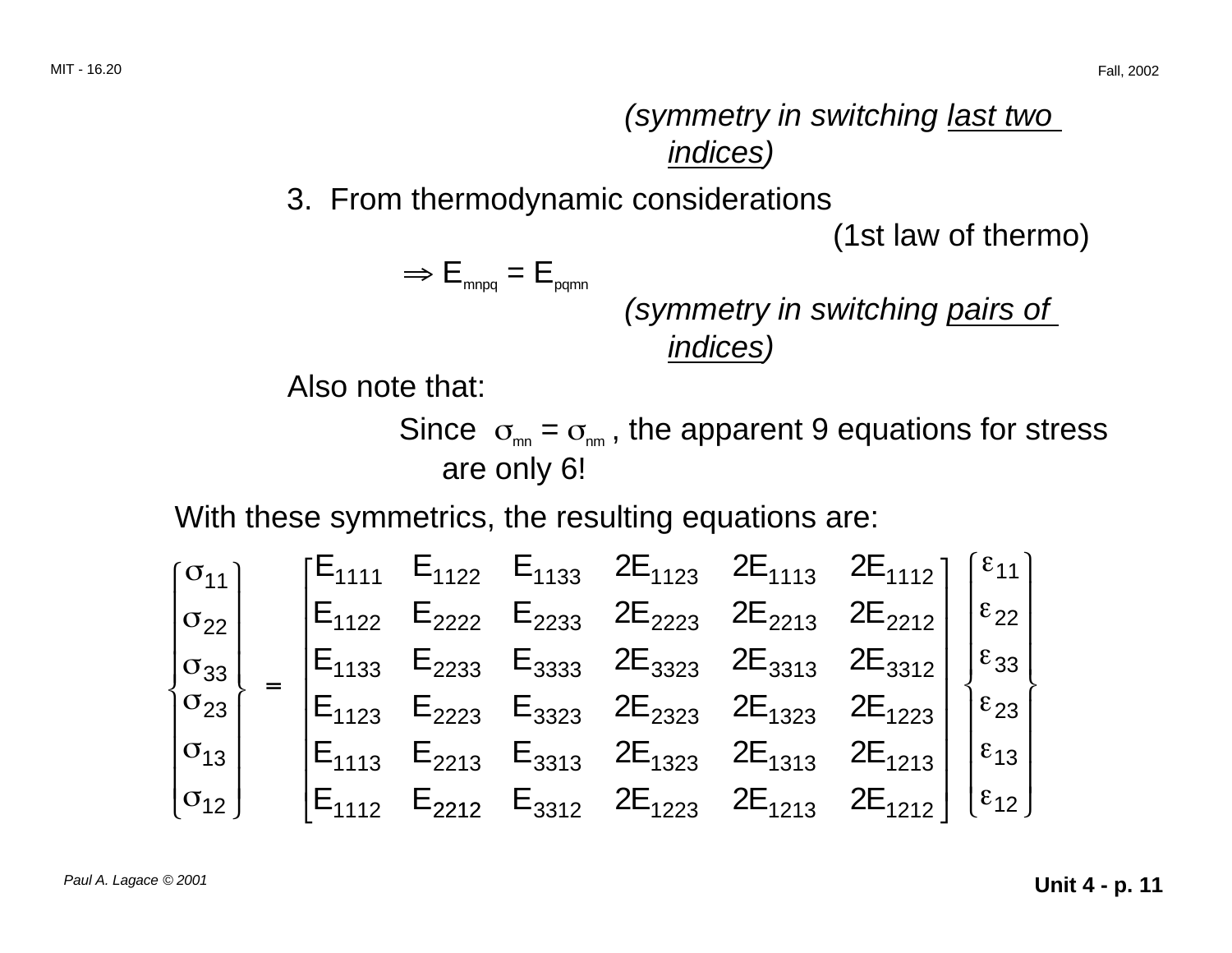Results in 21 independent components of the elasticity tensor

- Along diagonal (6)
- Upper right half of matrix (15) [don't worry about 2's]

Also note: 2's come out automatically...don't put them in  $\varepsilon$ 

For example: 
$$
\sigma_{12} = ... \mathbf{E}_{1212} \varepsilon_{12} + \mathbf{E}_{1221} \varepsilon_{21} ...
$$
  
= ...  $2\mathbf{E}_{1212} \varepsilon_{12} ...$ 

These  $E_{mnpq}$  can be placed into 3 groups:

- Extensional strains to extensional stresses  $E_{1111} E_{1122}$  $E_{2222}$   $E_{1133}$  $E_{3333}$   $E_{2233}$ e.g.,  $\sigma_{11} = ... \varepsilon_{1122} \varepsilon_{22} ...$
- $\bullet$  Shear strains to shear stresses
	- $E_{1212}$   $E_{1213}$  $E_{1313}$   $E_{1323}$  $E_{2323}$   $E_{2312}$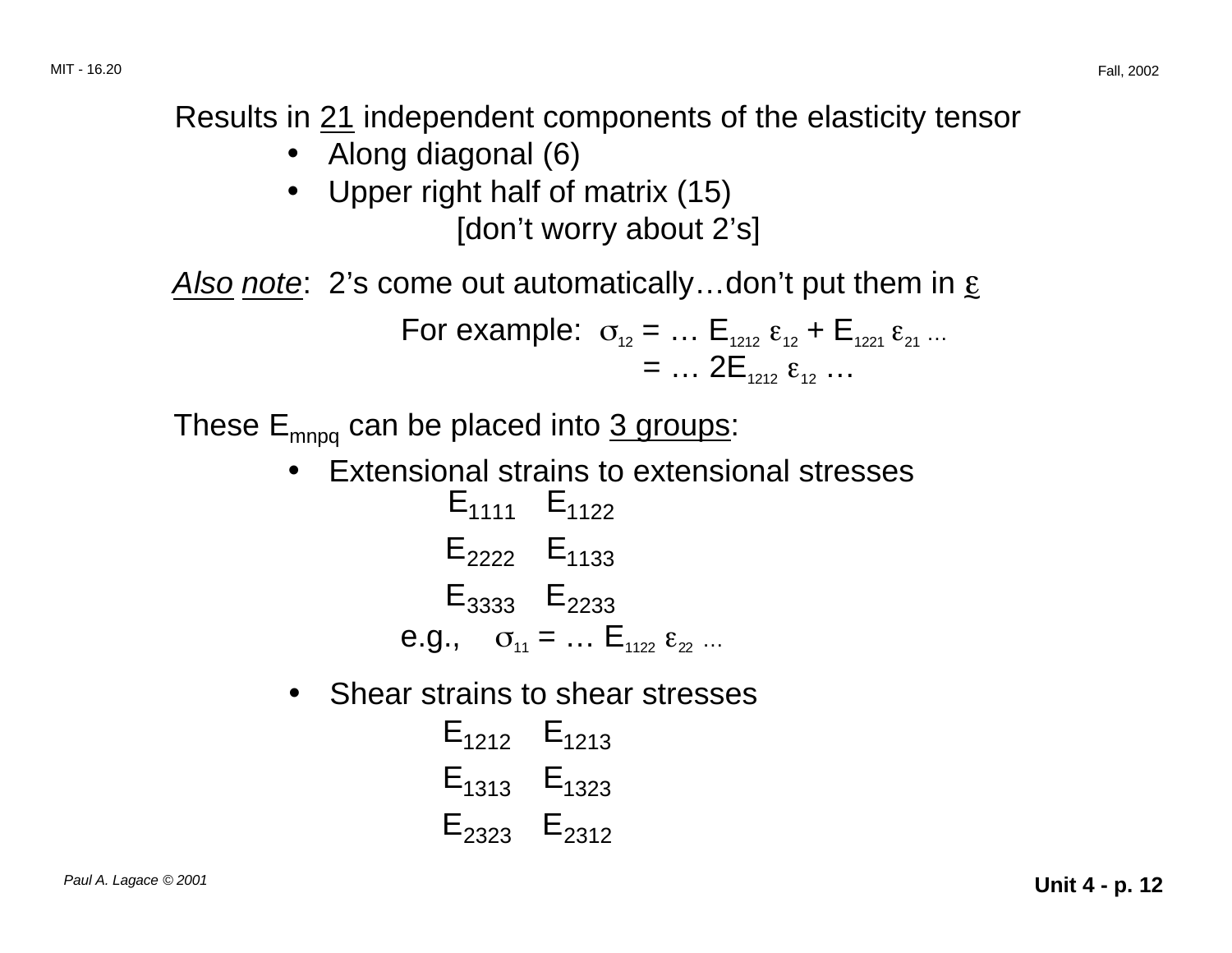e.g., 
$$
\sigma_{12} = ... 2E_{1223} \varepsilon_{23} ...
$$

 $\bullet$ Coupling term: extensional strains to shear stress or shear strains to extensional stresses

$$
E_{1112} \t E_{2212} \t E_{3312}
$$
\n
$$
E_{1113} \t E_{2213} \t E_{3313}
$$
\n
$$
E_{1123} \t E_{2223} \t E_{3323}
$$
\n
$$
e.g., \t \sigma_{12} = ... E_{1211} \epsilon_{11} ...
$$
\n
$$
\sigma_{11} = ... 2 E_{1123} \epsilon_{23} ...
$$

### **A material which behaves in this manner is "fully" anisotropic**

However, there are currently no useful engineering materials which have  $21$  different and independent components of  $E_{\text{mnog}}$ 

The "type" of material (with regard to elastic behavior) dictates the number of *independent* components of  $E_{mnpq}$ .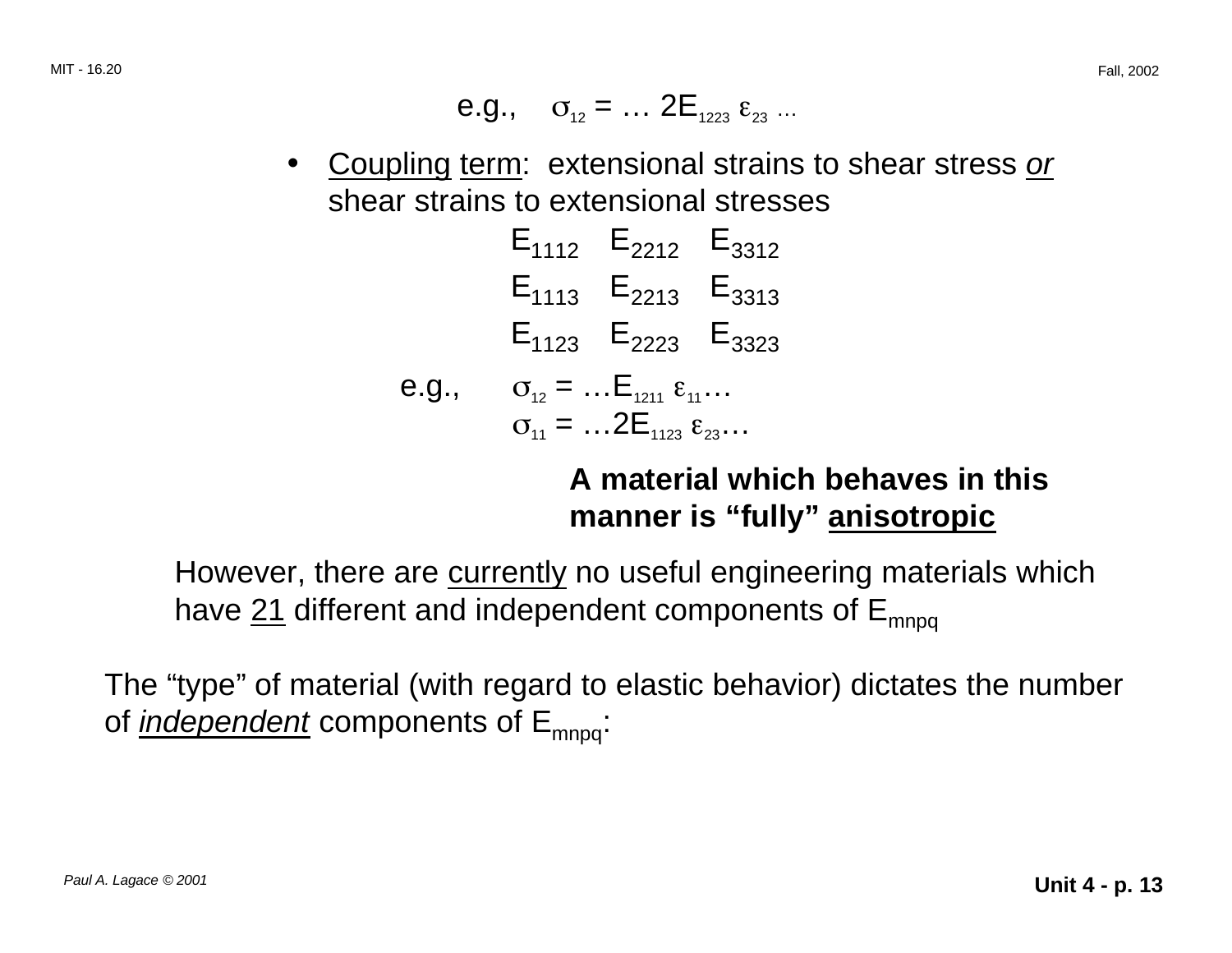|                                                                                                                                                               | <b>Material Type</b>      | # of Independent<br><b>Components of E<sub>mnpq</sub></b> |  |
|---------------------------------------------------------------------------------------------------------------------------------------------------------------|---------------------------|-----------------------------------------------------------|--|
| Composite<br><b>Laminates</b><br><b>Useful</b><br>Engineering<br><b>Materials</b><br><b>Basic</b><br>Composite<br><b>Ply</b><br><b>Metals</b><br>(on average) | Anisotropic               | 21                                                        |  |
|                                                                                                                                                               | <b>Monoclinic</b>         | 13                                                        |  |
|                                                                                                                                                               | Orthotropic               | 9                                                         |  |
|                                                                                                                                                               | Tetragonal                | 6                                                         |  |
|                                                                                                                                                               | "Transversely Isotropic"* | 5                                                         |  |
|                                                                                                                                                               | Cubic                     | 3                                                         |  |
|                                                                                                                                                               | <b>Isotropic</b>          | $\overline{2}$                                            |  |

Good Reference: BMP, Ch. 7 \*not in BMP

For orthotropic materials (which is as complicated as we usually get), there are no coupling terms in the *principal axes of the material*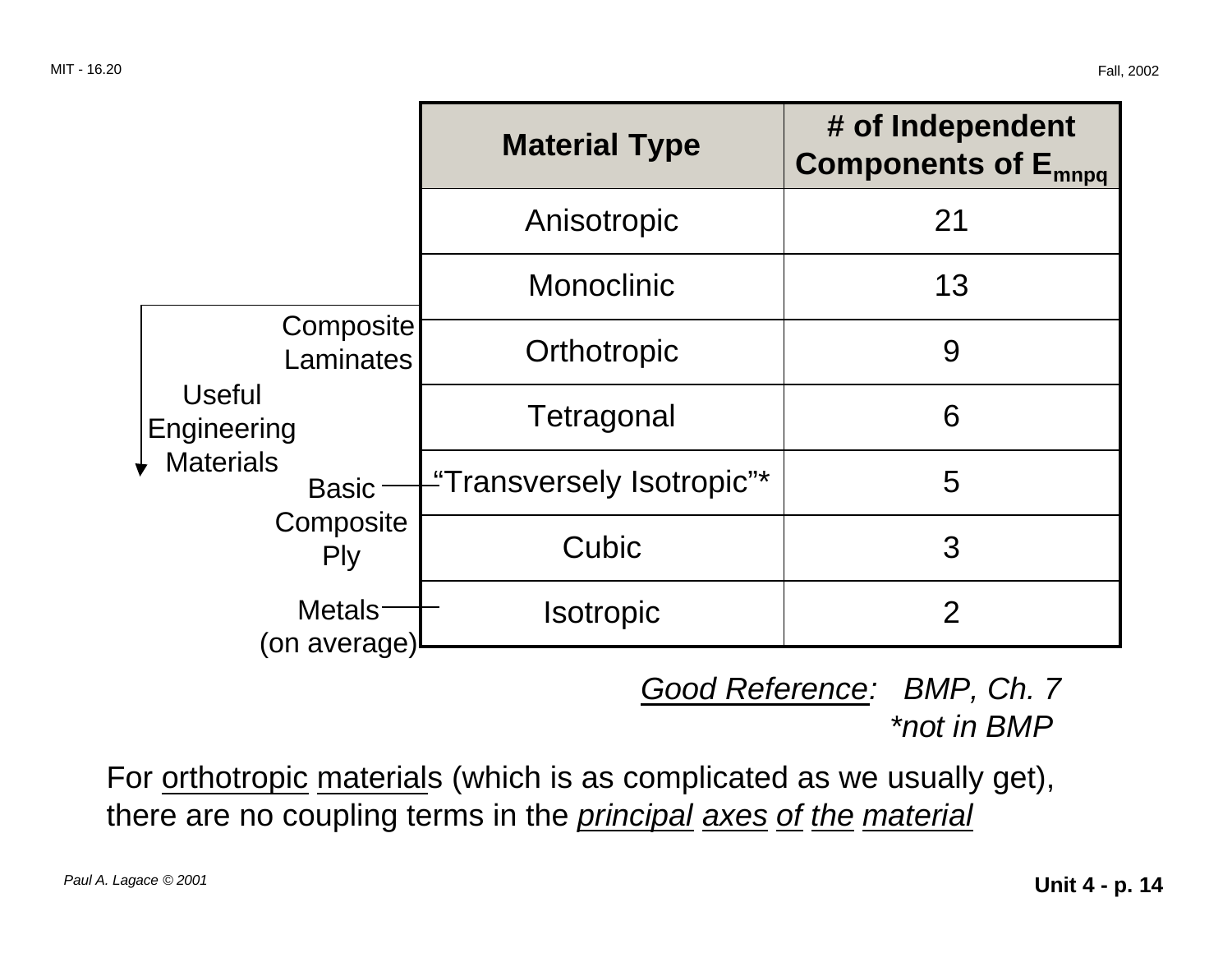$\bullet$ When you apply an extensional stress, no shear strains arise

e.g., 
$$
E_{1112} = 0
$$

### **(total of 9 terms are now zero)**

- $\bullet$  When you apply a shear stress, no extensional strains arise **(some terms become zero as for previous condition)**
- Shear strains (stresses) in one plane do not cause shear strains (stresses) in another plane

 $(E_{1223}, E_{1213}, E_{1323} = 0)$ 

With these additional terms zero, we end up with  $9$  independent components:

 $(21 - 9 - 3 = 9)$ 

and the equations are: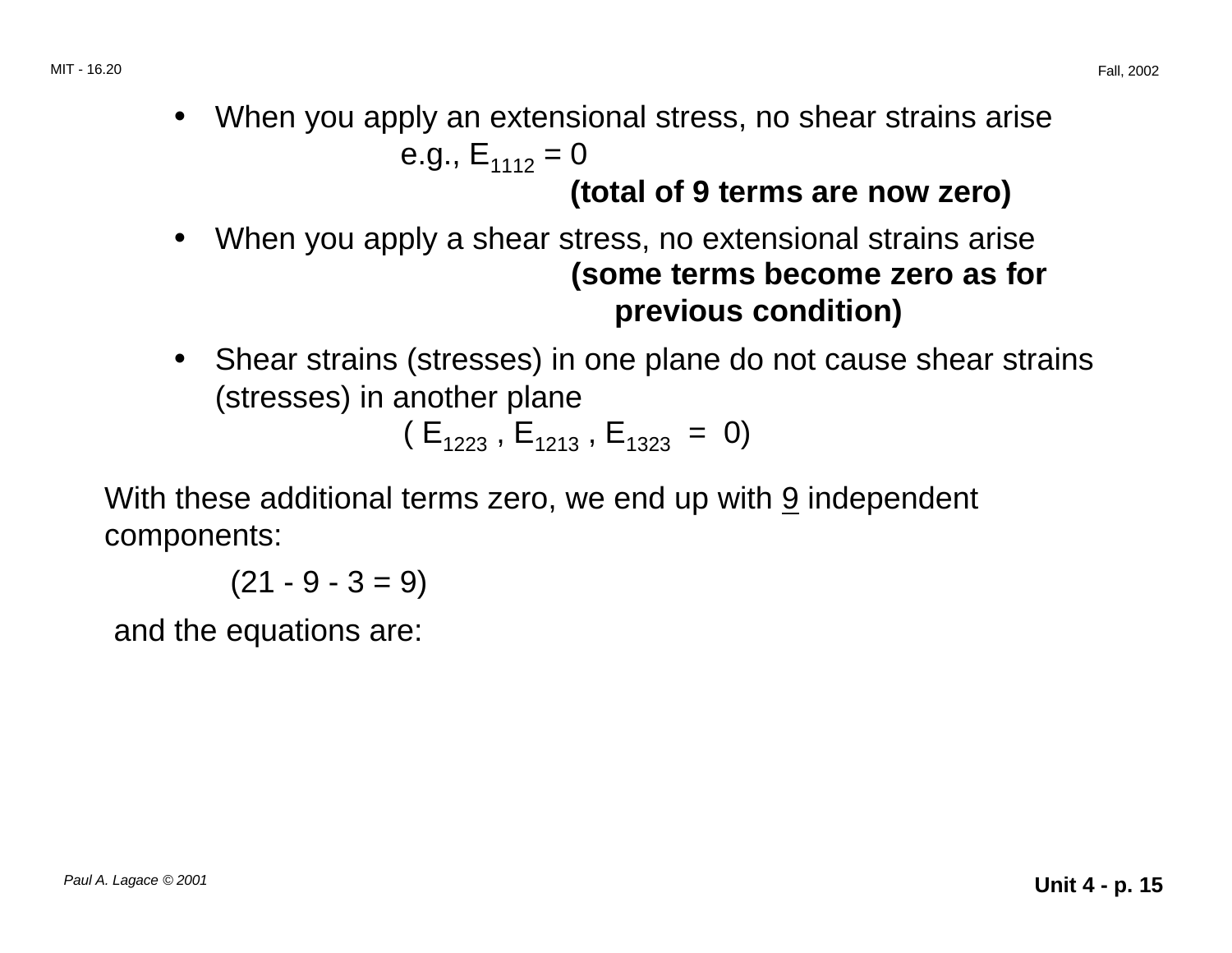

For other cases, no more terms become zero, but the terms are not Independent.

For example, for isotropic materials:

- $E_{1111} = E_{2222} = E_{3333}$
- $E_{1122} = E_{1133} = E_{2233}$
- $E_{2323} = E_{1313} = E_{1212}$
- And there is one other equation relating  $E_{1111}$ ,  $E_{1122}$  and  $E_{2323}$

### ⇒ <sup>⇒</sup> **2 independent components of Emnpq**

(we'll see this more when we do engineering constants)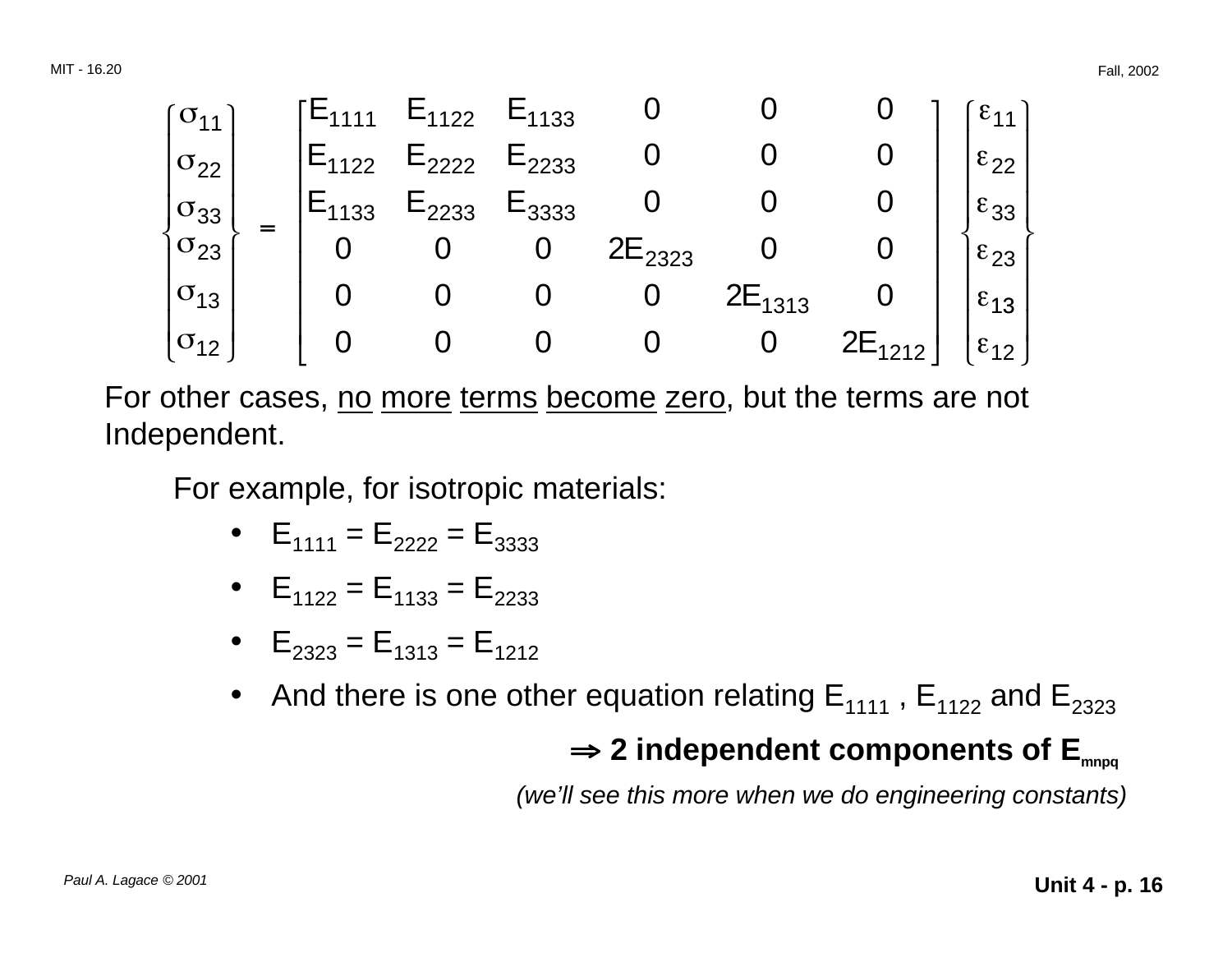#### Why, then, do we bother with anisotropy?

#### Two reasons:

- 1. Someday, we may have useful fully anisotropic materials (certain crystals now behave that way) Also, 40-50 years ago, people only worried about isotropy
- 2. It may not always be convenient to describe a structure (i.e., write the governing equations) along the principal material axes.

How else?

Loading axes

**Examples** 

**Figure 4-2** 



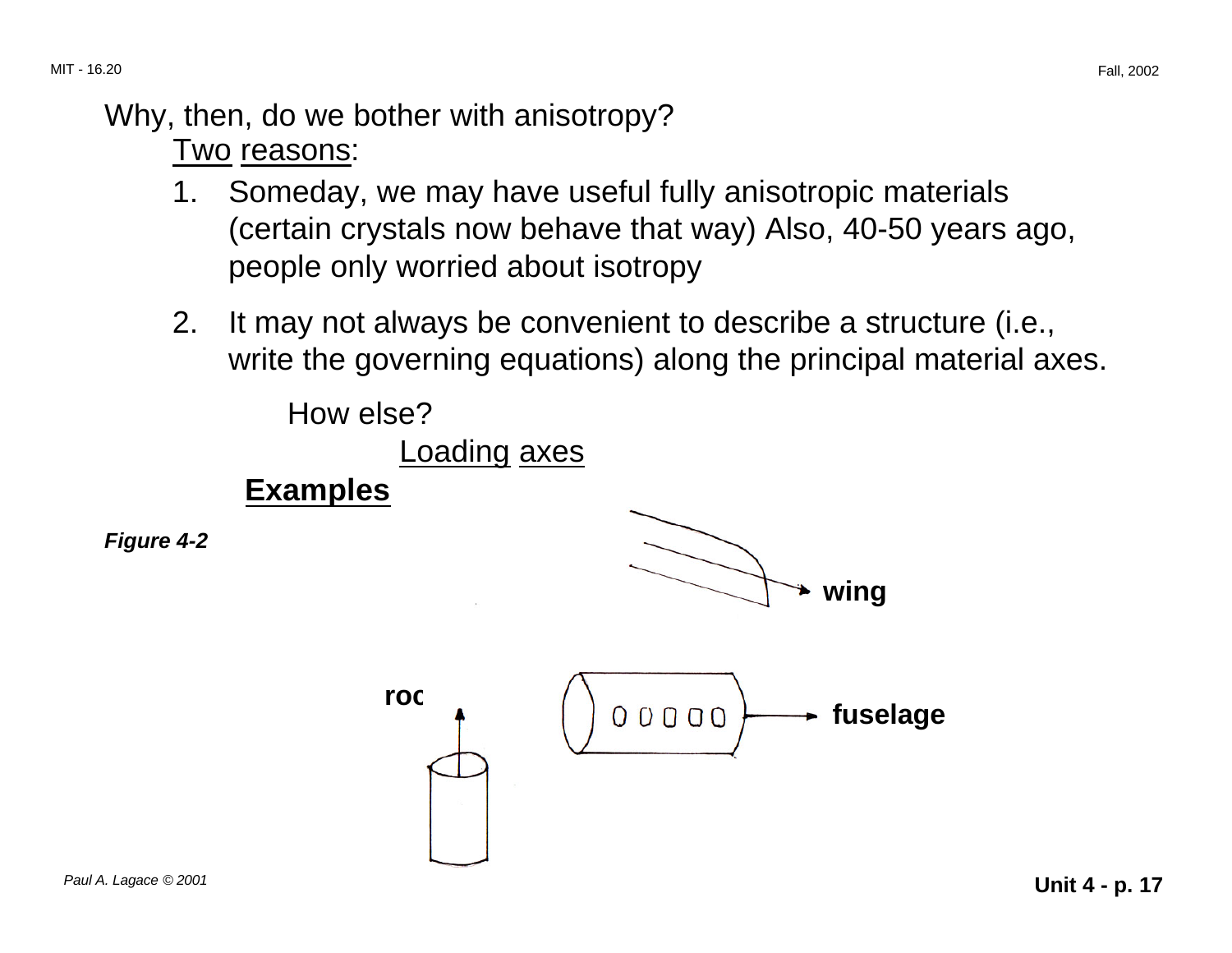In these other axis systems, the material may have "more" elastic components. **But it really doesn't.** 

(you can't "create" elastic components just by describing a material in a different axis system, the inherent properties of the material stay the same).

**Figure 4-3 Example: Unidirectional composite (transversely isotropic)** 



No shear / extension coupling Shears with regard to loading



axis but still no inherent shear/extension coupling

In order to describe full behavior, need to do …TRANSFORMATIONS

(we'll review this/expand on it later)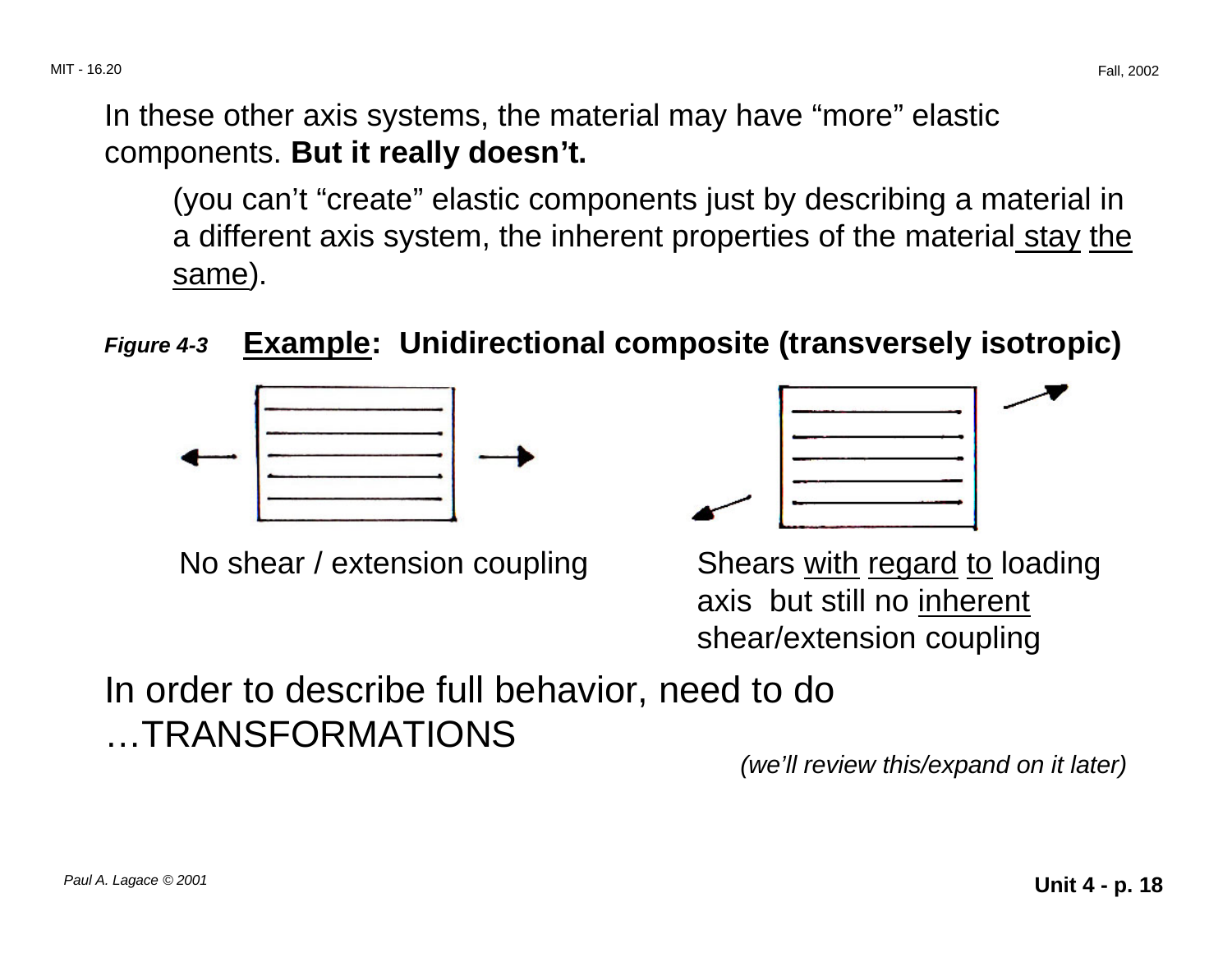--> It is often useful to consider the relationship between stress and strain (opposite way). For this we use

# **COMPLIANCE**

$$
\varepsilon_{mn} = S_{mnpq} \sigma_{pq}
$$
\nwhere:  $S_{mnpq} = \text{compliance tensor}$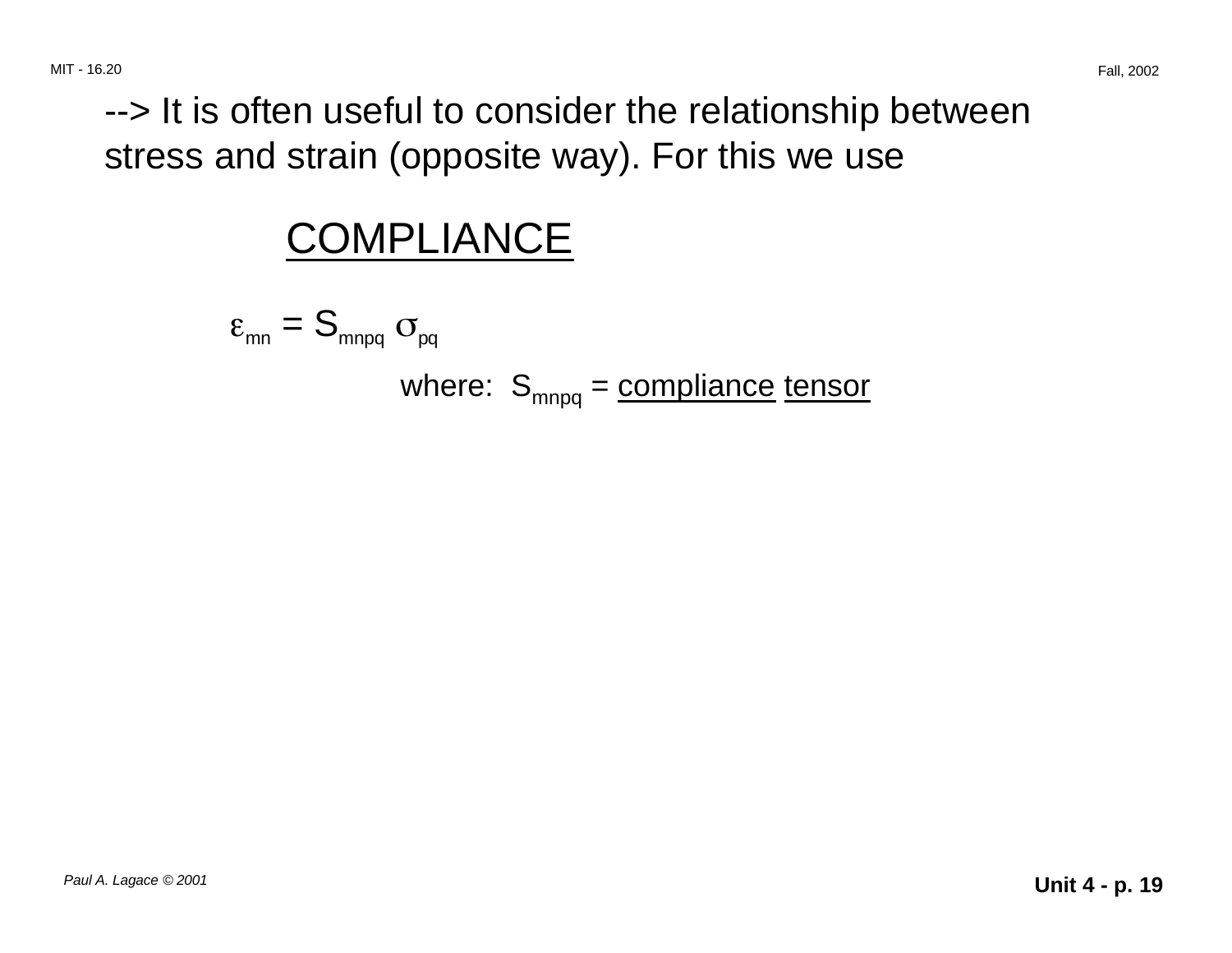Using matrix notation:

$$
Q = \sum_{\alpha=1}^{\infty} \sum_{\alpha=1}^{\infty} \frac{1}{\alpha} Q = \sum_{\alpha=1}^{\infty} Q
$$
  
with  $\sum_{\alpha=1}^{\infty} \sum_{\alpha=1}^{\infty} Q$   
this means  

$$
E^{-1} = Q
$$

$$
\Rightarrow \mathsf{E} \, \mathsf{S} = \mathsf{I}
$$

<sup>⇒</sup>The compliance matrix is the inverse of the elasticity matrix

Note: the same symmetries apply to S<sub>mnpq</sub> as to  $E_{mnpq}$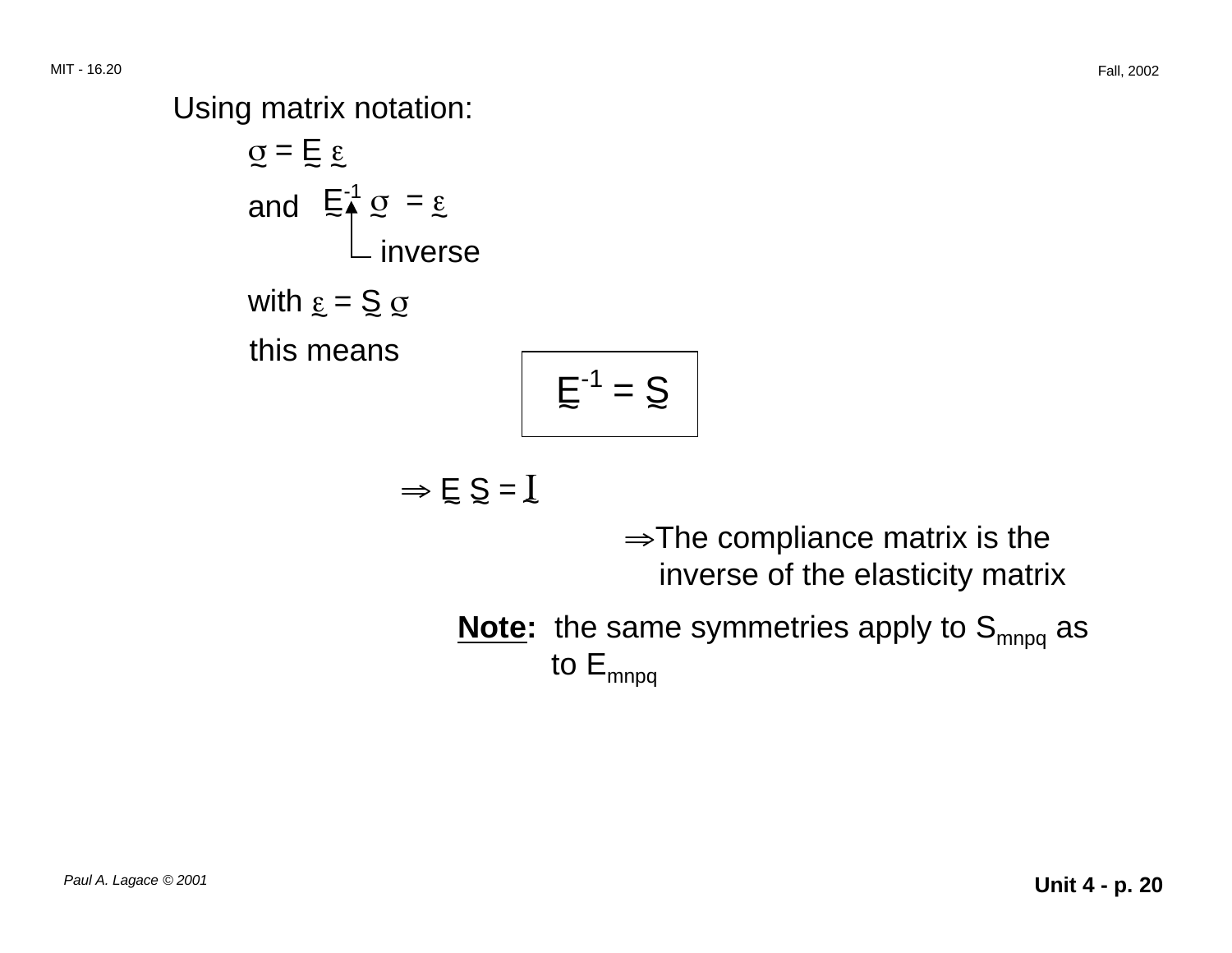MIT - 16.20 Fall, 2002

### Meaning of each:

**CAUTION** 

- •Elasticity term  $E_{\text{mono}}$ : amount of stress ( $\sigma_{\text{mn}}$ ) related to the deformation/strain  $(\epsilon_{pq})$
- •Compliance term  $S_{mnpq}$ : amount of strain ( $\epsilon_{mn}$ ) the stress ( $\sigma_{pa}$ ) causes

These are useful in defining/ determining the "engineering constants" which we will review / introduce / expand on in the next lecture.

> All of this presentation on elasticity (and what you had in Unified) is based on assumptions which limit their applicability:

- •Small strain
- •Small displacement / infinitesimal (linear) strain

Fortunately, most engineering structures are such that these assumptions cause negligible error.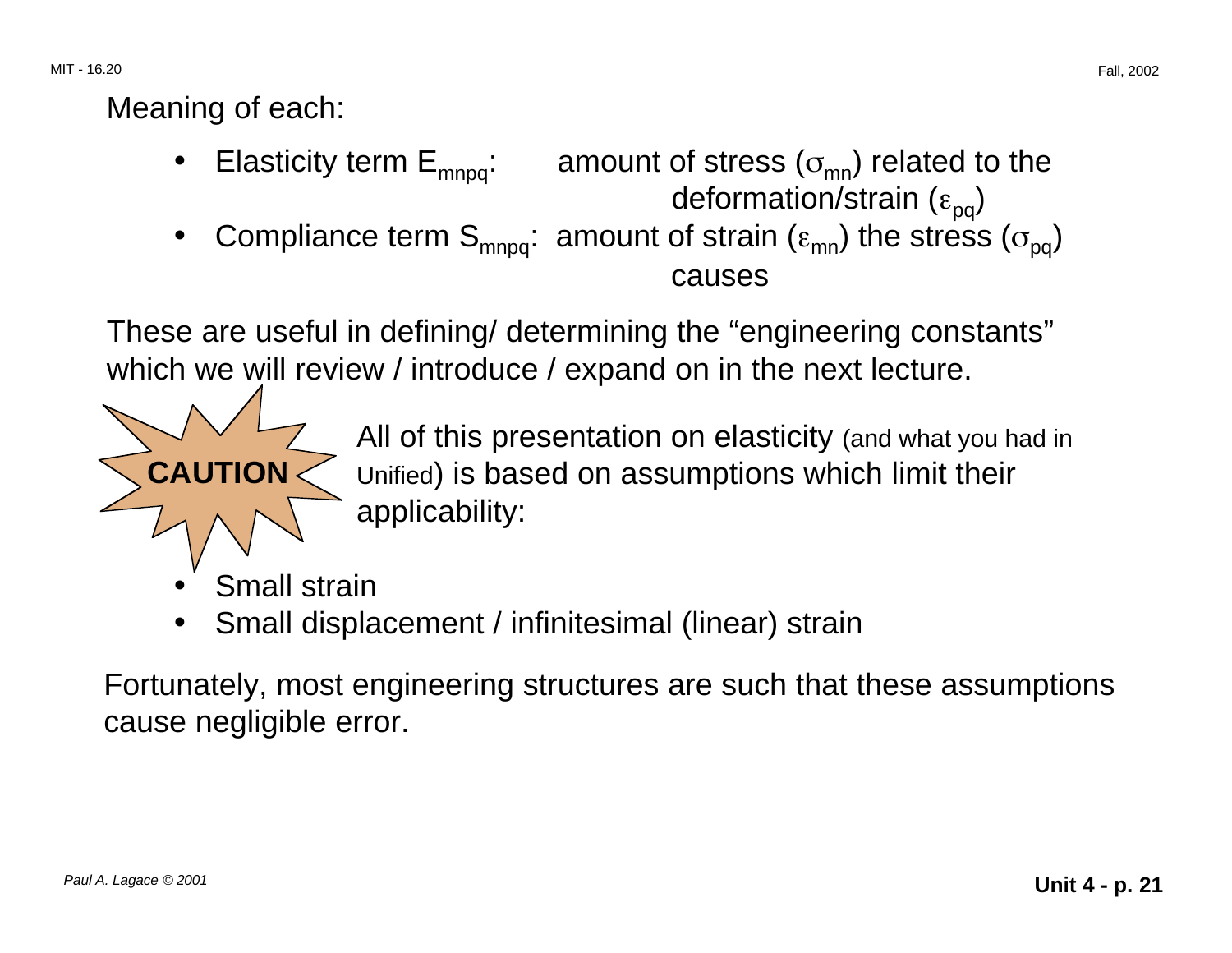However, there are cases where this is not true:

- •Manufacturing (important to be able to convince)
- •Compliant materials
- •Structural examples: dirigibles, …

So let's explore:

# Large strain and the formal definition of strain

What we defined before are the physical manifestation of strain / deformation

- •Relative elongation
- •Angular rotation

Strain is formally defined by considering the diagonal length of a cube:

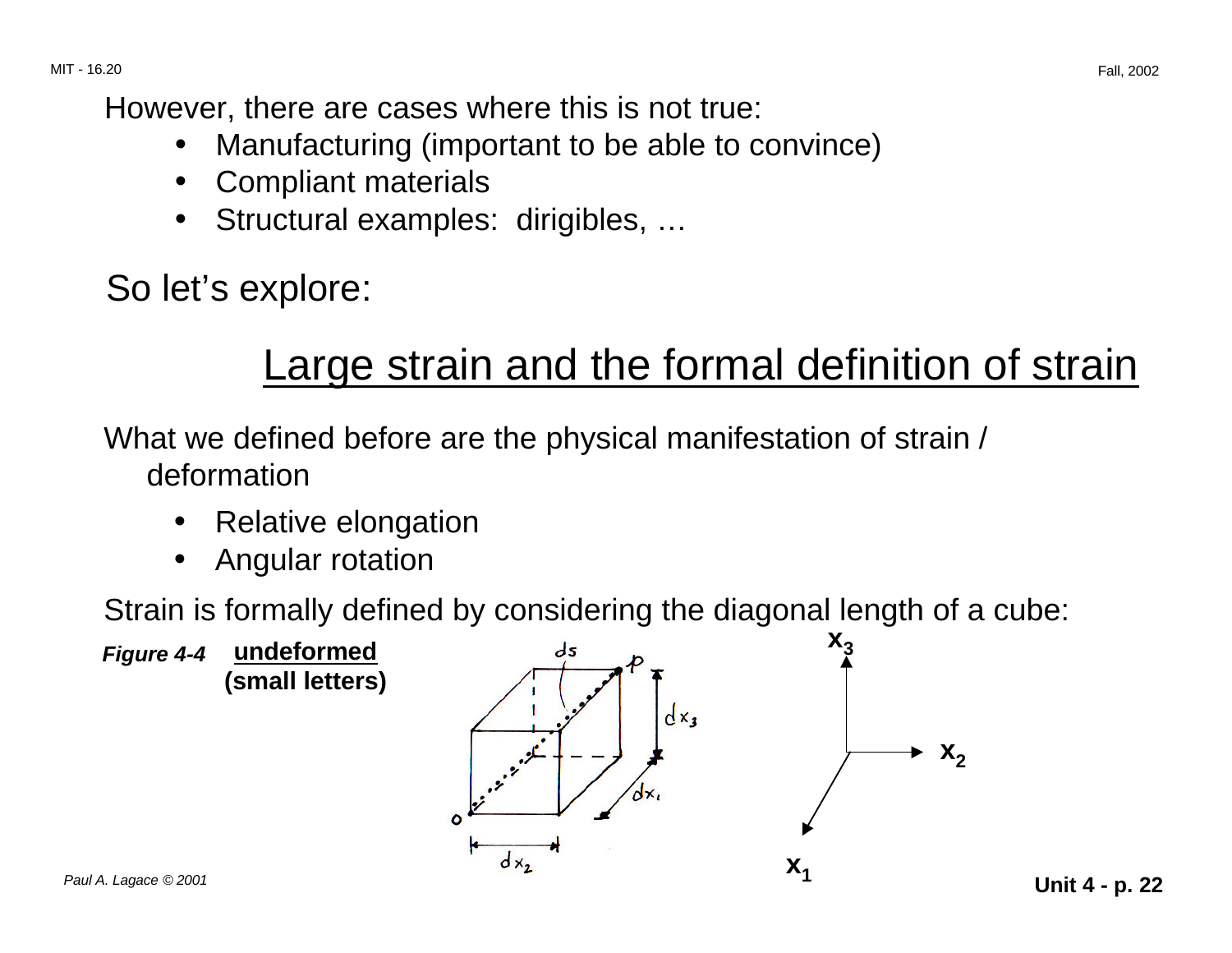MIT - 16.20 Fall, 2002

and looking at the change in length under general (and possibly large) deformation:





The formal definition of the strain tensor is:

$$
2\gamma_{mn} dx_m dx_n = (dS)^2 - (ds)^2
$$

$$
\Rightarrow 2\gamma_{11} dx_1 dx_1 + 2\gamma_{22} dx_2 dx_2 + 2d\gamma_{33} dx_3 dx_3
$$
  
+ 2(\gamma\_{12} + \gamma\_{21}) dx\_1 dx\_2 + 2(\gamma\_{13} + \gamma\_{31}) dx\_1 dx\_3  
+ 2(\gamma\_{23} + \gamma\_{32}) dx\_2 dx\_3 = (dS)<sup>2</sup> - (ds)<sup>2</sup>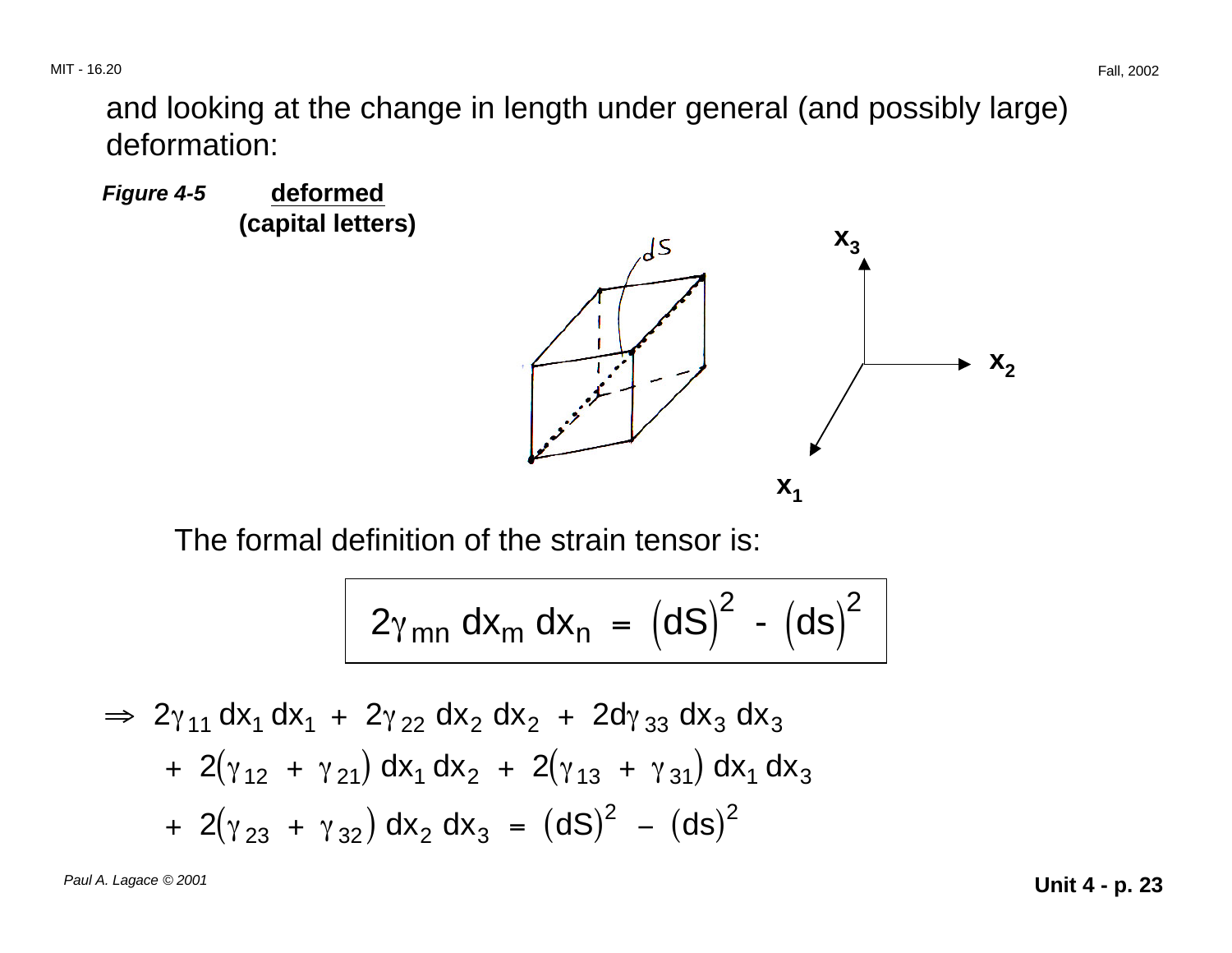where  $\gamma_{mn}$  = formal strain tensor.

This is a **definition**. The physical interpretation is related to this but not directly in the general case.

One can show (see BMP 5.1 - 5.4) that the formal strain tensor is related to relative elongation (the familiar  $\Delta \ell$ ) via:  $l$ 

relative elongation in m-direction:

$$
E_m = \sqrt{1 + 2\gamma_{mm}} - 1
$$
 (no summation on m)

and is related to angular change via:

$$
\sin \phi_{mn} = \frac{2\gamma_{mn}}{\left(1 + \mathsf{E}_{m}\right)\left(1 + \mathsf{E}_{n}\right)}
$$

Thus, it also involves the relative elongations!

Most structural cases deal with relatively small strain. If the relative elongation is small (<<100%)

$$
\Rightarrow E_{m} << 1
$$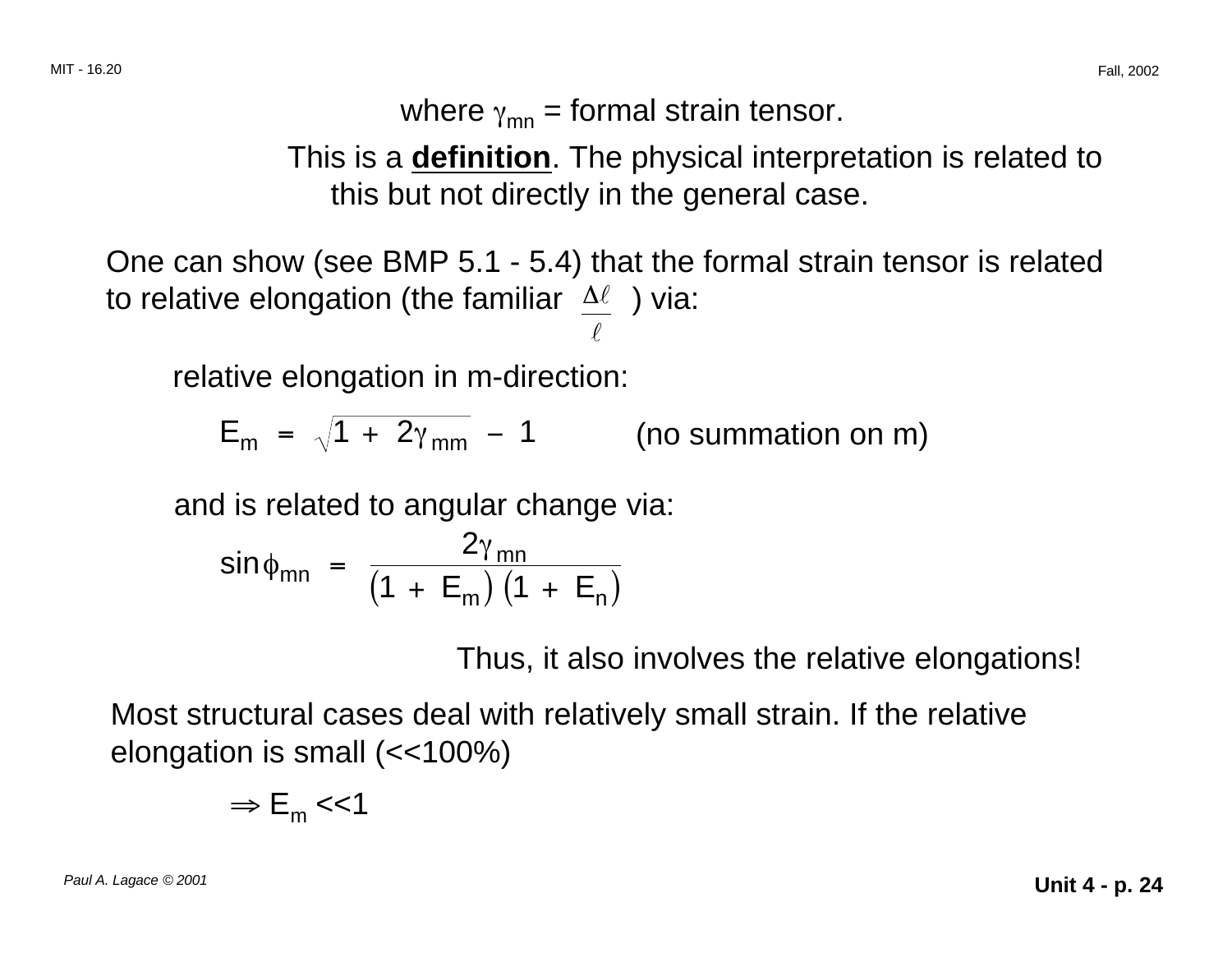look at:  
\n
$$
E_m = \sqrt{1 + 2\gamma_{mm}} - 1
$$
\n⇒  $(E_m + 1)^2 = 1 + 2\gamma_{mm}$   
\n $E_m^2 + 2E_m = 2\gamma_{mm}$   
\nbut if  $E_m$  << 1, then  $E_{m}^2$  = 0  
\n⇒  $E_m = \gamma_{mm}$   
\nRelative elongation = strain  
\n $\frac{\Delta \ell}{\ell} = \epsilon$  small strain approximation!

Can assess this effect by comparing  $2E_m$  and  $E_m$  (2 +  $E_m$ )

| relative           | $2E_m$ | $E_m(2 + E_m)$ | $%$ error |
|--------------------|--------|----------------|-----------|
| elongation = $E_m$ |        |                |           |
| 0.01               | 0.02   | 0.0201         | 0.5%      |
| 0.02               | 0.04   | 0.0404         | 1.0%      |
| 0.05               | 0.10   | 0.1025         | 2.4%      |
| 0.10               | 0.20   | 0.2100         | 4.8%      |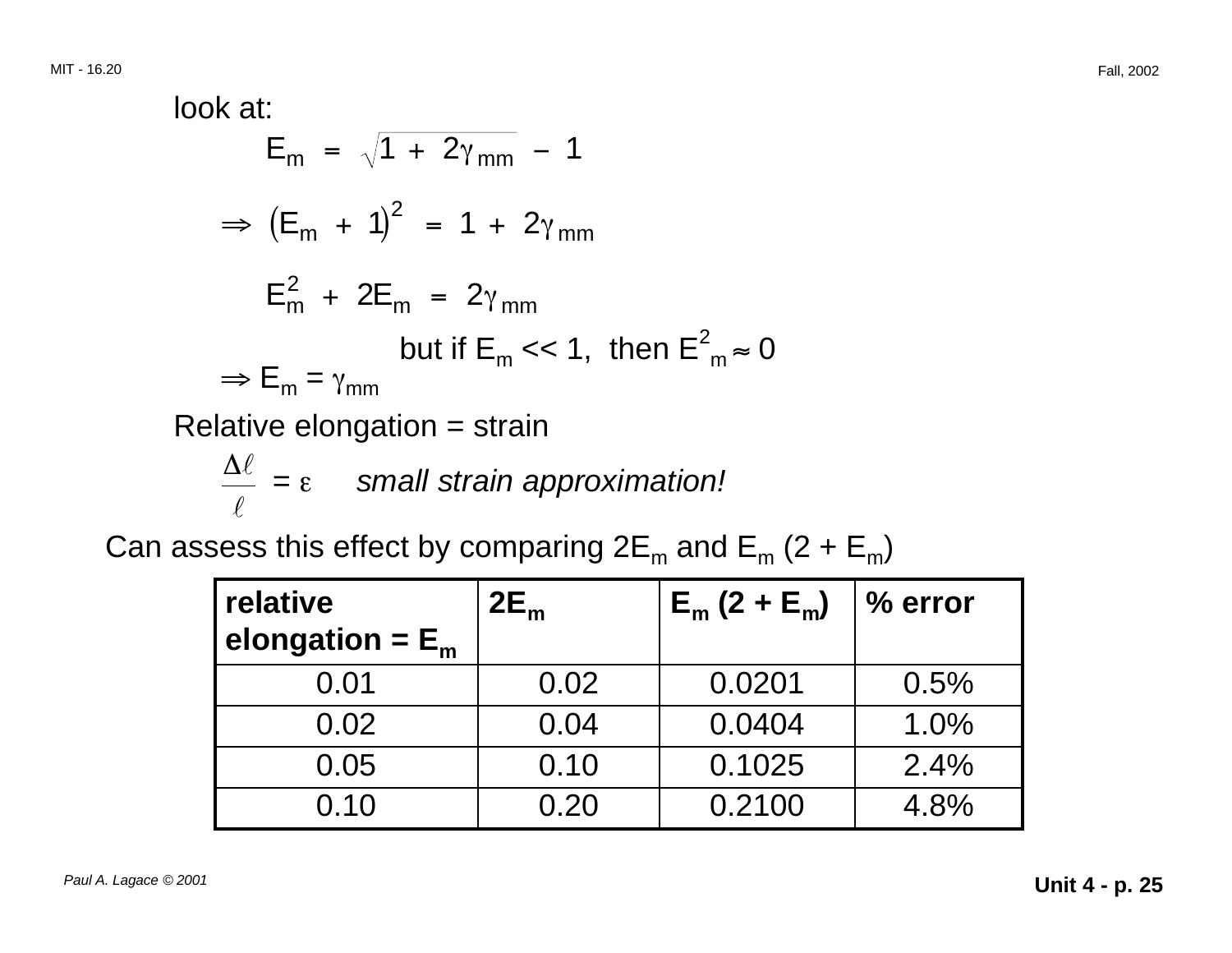MIT - 16.20 Fall, 2002

Similarly, consider the general expression for rotation:

$$
\sin\phi_{mn} = \frac{2\gamma_{mn}}{\left(1 + E_m\right)\left(1 + E_n\right)}
$$

for small elongations ( $E_m \ll 1$ ,  $E_n \ll 1$ )  $\Rightarrow$  sin  $\phi_{mn}$  = 2 $\gamma_{mn}$ 

and, if the rotation is small:

$$
\sin \phi_{mn} \approx \phi_{mn}
$$

$$
\Rightarrow \phi_{mn} = 2\gamma_{mn}
$$

 $= 2\varepsilon_{\sf mn}$  small strain approximation! (as before) Note: factor of 2 !

Even for a balloon, the small strain approximation may be good enough

So: from now on, small strain assumed, but

- understand limitations
- be prepared to deal with large strain
- know difference between formal definition and the engineering approximation which relates directly to physical reality.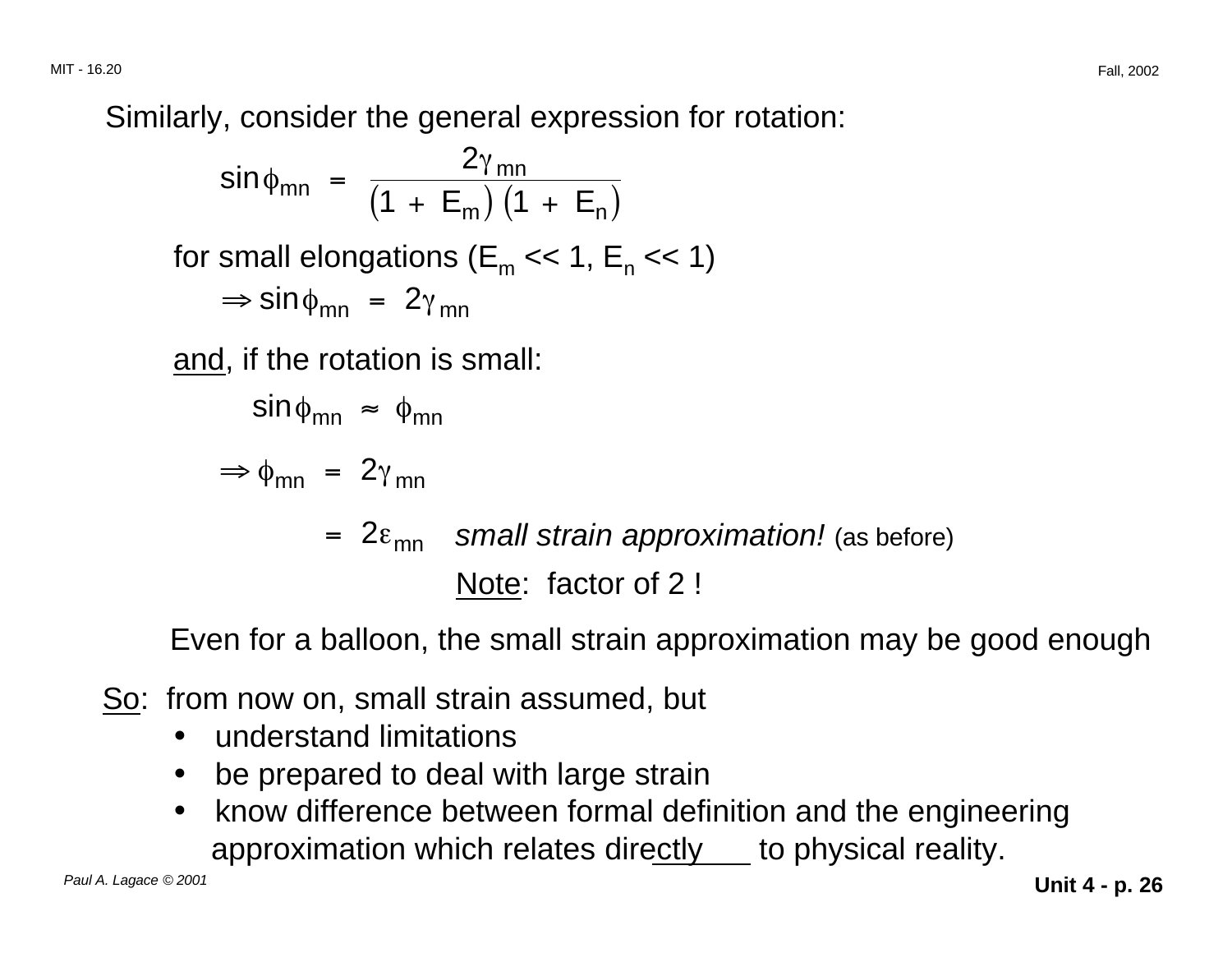# What is the other limitation? It deals with displacement, so consider

# Large Displacement and Non-Infinitesimal (Non-linear) Strain

See BMP 5.8 and 5.9

The general strain-displacement relation is:

$$
\gamma_{mn} = \frac{1}{2} \left( \frac{\partial u_m}{\partial x_n} + \frac{\partial u_n}{\partial x_m} + \frac{\partial u_r}{\partial x_m} \frac{\partial u_s}{\partial x_n} \delta_{rs} \right)
$$
  
Where:  

$$
\delta_{rs} = \text{Kronecker delta}
$$

The latter terms are important for larger displacements but are higher order for small displacements and can then be ignored to arrive back at:

$$
\varepsilon_{mn} = \frac{1}{2} \left( \frac{\partial u_m}{\partial y_n} + \frac{\partial u_n}{\partial y_m} \right)
$$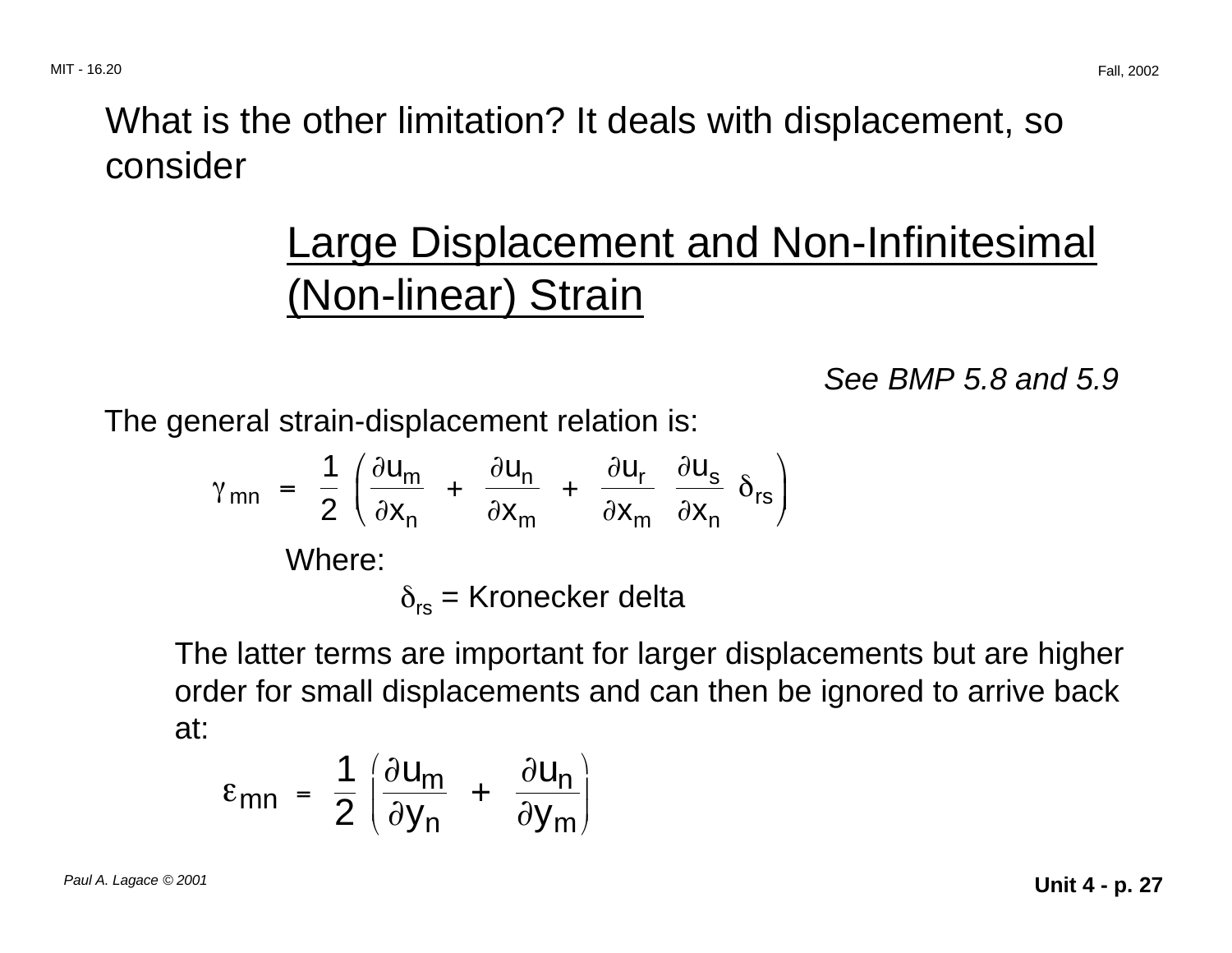How to assess?

Look at

$$
\frac{\partial u_m}{\partial x_n} \text{ vs. } \frac{\partial u_r}{\partial x_m} \frac{\partial u_s}{\partial x_n} \delta_{rs}
$$

and compare magnitudes

Small vs. large and linear vs. nonlinear will depend on:

- •material(s)
- structural configuration
- mode of behavior
- the loading

### **Examples**

- Rubber in inflated structures ⇒ Large strain (Note: generally means larger displacement)
- Diving board of plastic or wood ⇒ Small strain but possibly large displacement (will look at this more when we deal with beams)